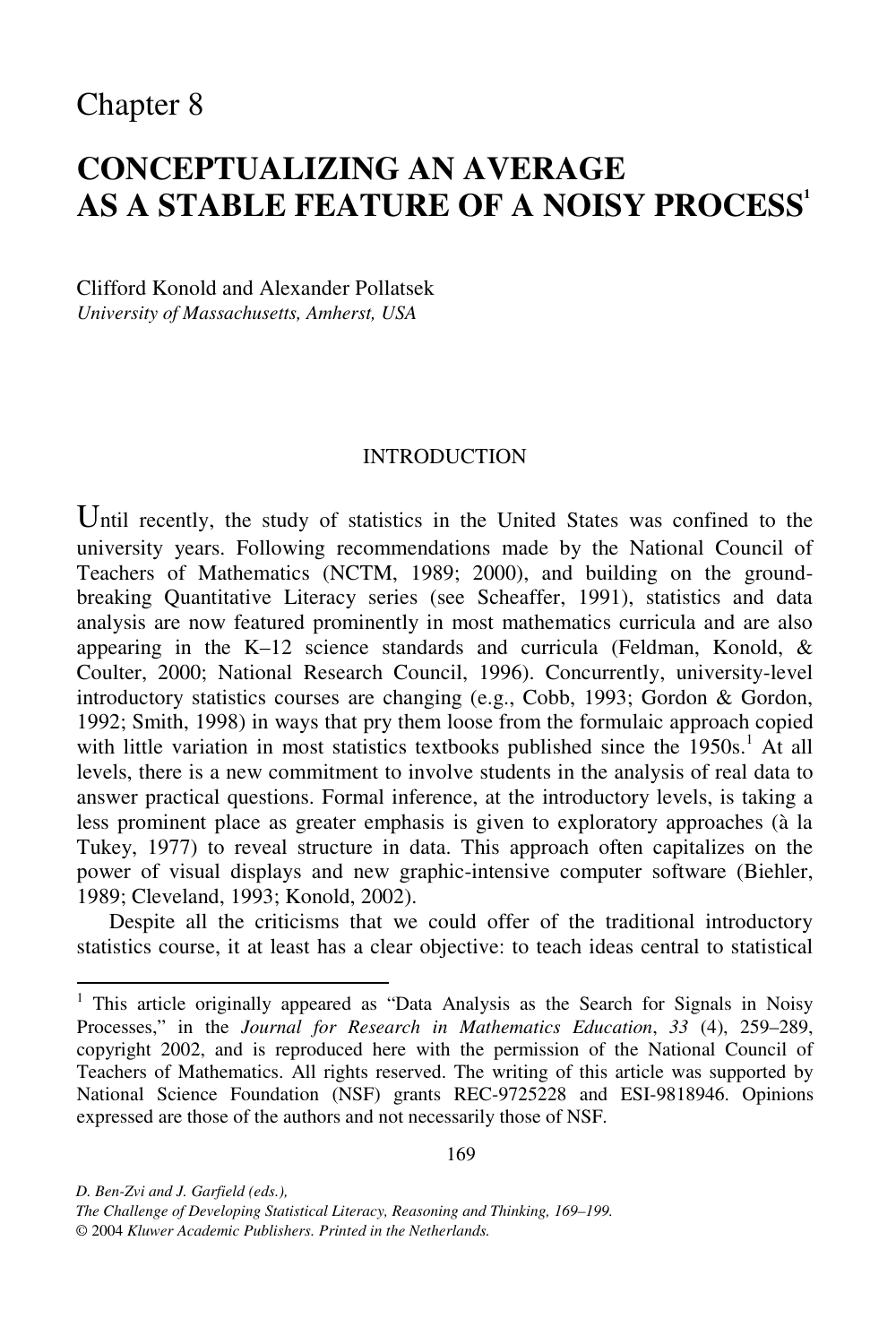inference, including the Law of Large Numbers and the Central Limit Theorem. For the students now learning more exploratory forms of data analysis, the objective is less clear. There are various proposals about which core ideas we should target in early instruction in data analysis. Wild and Pfannkuch (1999), for example, view variation as the core idea of statistical reasoning and propose various subconstructs that are critical to learning to reason about data. Recently designed and tested materials for 12- to 14-year-olds aim at developing the idea of a distribution (Cobb, 1999; Cobb, McClain, & Gravemeijer, 2003). According to the supporting research, this idea entails viewing data as "entities that are distributed within a space of possible values," in which various statistical representations—be they types of graphical displays or numerical summaries—are viewed as different ways of structuring or describing distributions (see Cobb, 1999, pp. 10–11). Others have argued the centrality of the idea of data as an aggregate—an emergent entity (i.e., distribution) that has characteristics not visible in any of the individual elements in the aggregate (Konold & Higgins, 2003; Mokros & Russell, 1995).

In this article, we build on these ideas of variation, distribution, and aggregate to offer our own proposal for the core idea that we believe should guide statistics and data analysis instruction, beginning perhaps as early as age 8. In short, that idea involves coming to see statistics as the study of noisy processes—processes that have a signature, or signal, which we can detect if we look at sufficient output.

It might seem obvious that a major purpose of computing statistics such as the mean or median is to represent such a "signal" in the "noise" of individual data points. However, this idea is virtually absent from our curricula and standards documents. Neither NCTM's *Principles and Standards for School Mathematics* (2000) nor the American Association for the Advancement of Science (AAAS), *Science for All Americans* (1989), explicitly describes an average as anything like a signal. Our search through several middle school and high school mathematics curricula has not uncovered a single reference to this idea. Nor does it appear in earlier research investigating students' ideas about averages and their properties (Mokros & Russell, 1995; Pollatsek, Lima, & Well, 1981; Strauss & Bichler, 1988). The idea is evident, however, in a few recent studies. In their investigation of statistical reasoning among practicing nurses, Noss, Pozzi, and Hoyles (1999) refer briefly to this interpretation; one nurse the authors interviewed characterized a person's average blood pressure as "what the normal range was sort of settling down to be." The idea of signal and noise is also evident in the work of Biehler (1994), Wild and Pfannkuch (1999), and Wilensky (1997).

## OVERVIEW

We begin by describing how statisticians tend to use and think about averages as central tendencies. We then contrast this interpretation with various other interpretations of averages that we frequently encounter in curriculum materials. Too frequently, curricula portray averages as little more than summaries of groups of values.<sup>2</sup> Although this approach offers students some rationale for summarizing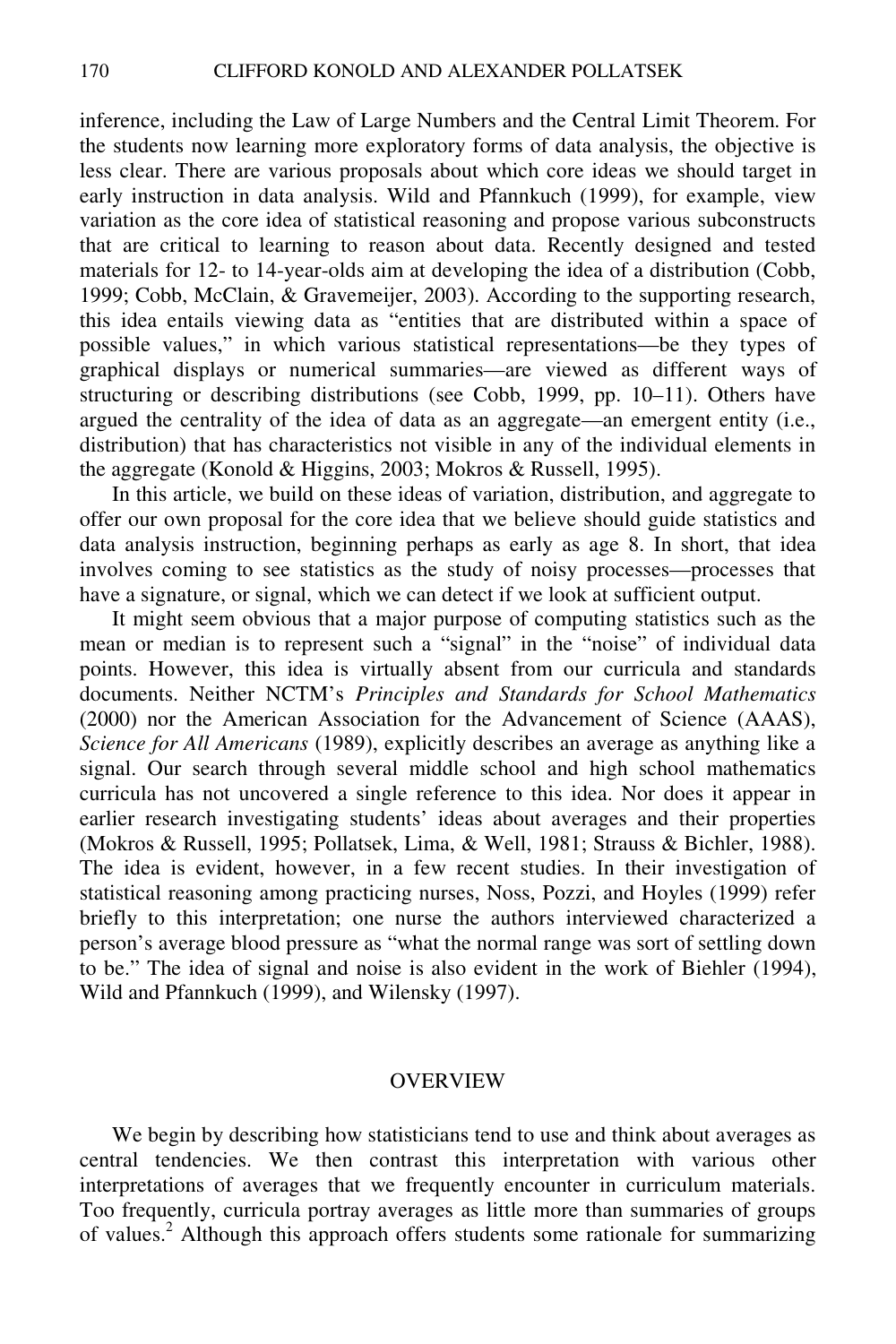group data (for example, to see what is "typical"), we will argue that it provides little conceptual basis for using such statistical indices to characterize a set of data, that is, to represent the whole set. To support this claim, we review research that has demonstrated that although most students know how to compute various averages such as medians and means, few use averages to represent groups when those averages would be particularly helpful—to make a comparison between two groups. We recommend beginning early in instruction to help students develop the idea of central tendency (or data as a combination of signal and noise). To explore the conceptual underpinnings of the notion of central tendency, we briefly review its historical development and then examine three types of statistical processes. For each process, we evaluate the conceptual difficulty of regarding data from that process as a combination of signal and noise. Finally, we outline some possible directions for research on student thinking and learning.

In this article, we focus our discussion on averages, with an emphasis on means (using the term *average* to refer to measures of center collectively, including the mean, median, and mode). By focusing on averages, we risk being misunderstood by those who have recently argued that instruction and public discourse have been overemphasizing measures of center at the expense of variability (e.g., Shaughnessy, Watson, Moritz, & Reading, 1999; also see Gould, 1996). A somewhat related but more general critique comes from proponents of Tukey's (1977) exploratory data analysis (EDA) who advocate that, rather than structure our curricula around a traditional view of inferential statistics, we should instruct young students in more fluid and less theory-laden views of analysis (e.g., Biehler, 1989; 1994).

Those concerned that measures of center have been overemphasized as well as proponents of EDA may misread us as suggesting that instruction should aim at teaching students to draw conclusions by inspecting a limited number of simple summaries such as means. In fact, we agree wholeheartedly with Shaughnessy et al. (1999) and with EDA proponents that we should be teaching students to attend to general distributional features such as shape and spread, and to look at distributions in numerous ways for insights about the data. We do not view the decision to focus our analysis here on measures of center as being at odds with their concerns. Our decision is partly pragmatism and partly principle.

On the pragmatic side, we wanted to simplify our exposition. Almost all statistical measures capture group properties, and they share an important property with good measures of centers: They stabilize as we collect more data. These measures include those of spread, such as the standard deviation, interquartile range, percentiles, and measures of skewness. But switching among these different measures would needlessly complicate our exposition.

The deeper reason for focusing our discussion on measures of center is that we believe such measures do have a special status, particularly for comparing two sets of data. Here, some proponents of teaching EDA may well disagree with us. Biehler (1994), for example, maintained that the distribution should remain the primary focus of analysis and that we should regard an average, such as the mean, as just one of many of its properties. We will argue that the central idea should be that of searching for a signal and that the idea of distribution comes into better focus when it is viewed as the "distribution around" a signal. Furthermore, we claim that the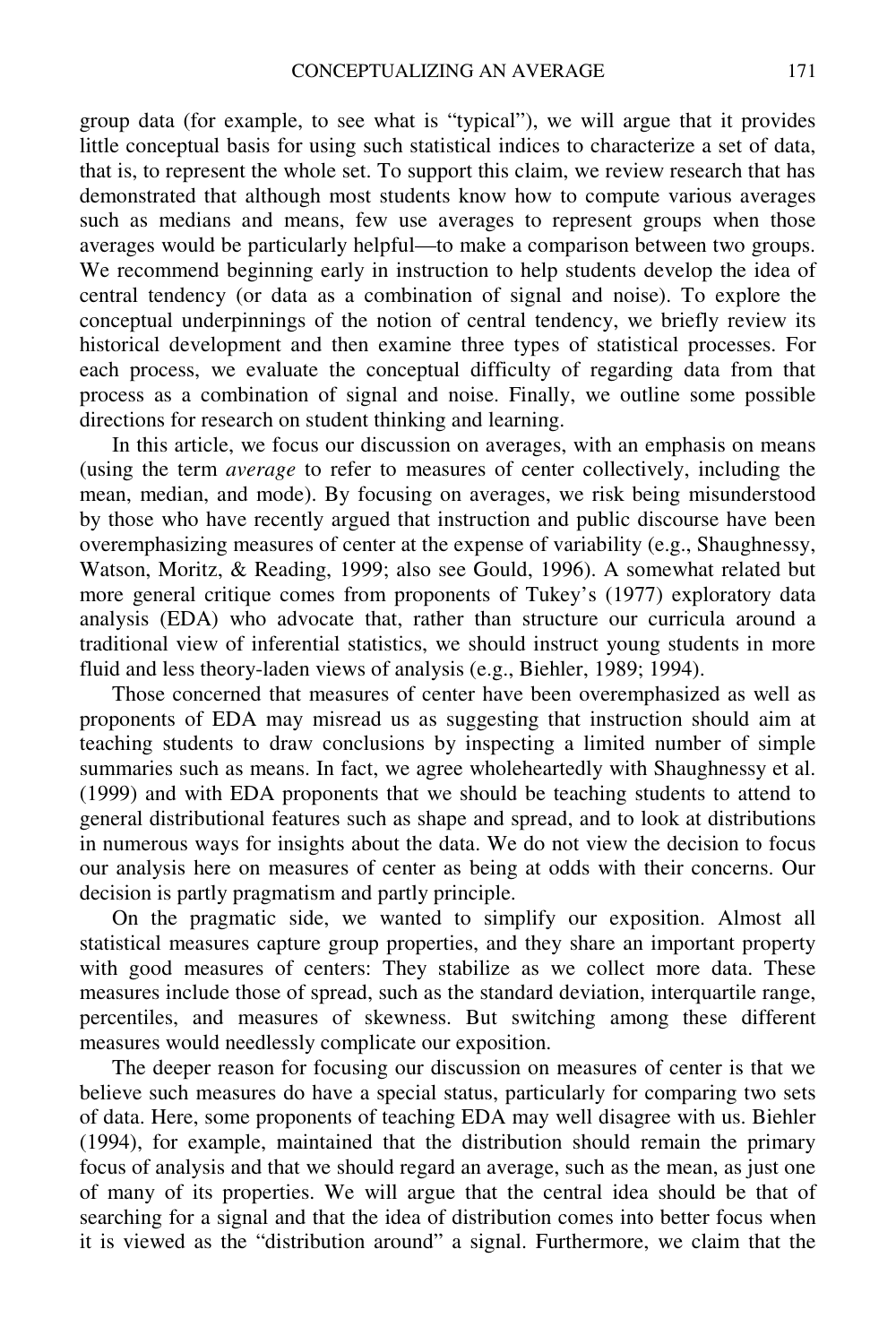most basic questions in analyzing data involve looking at *group differences* to determine whether some factor has produced a difference in the two groups. Typically, the most straightforward and compelling way to answer these questions is to compare averages. We believe that much of statistical reasoning will elude students until they understand when a comparison of two averages makes sense and, as a corollary, when such a comparison is misleading. If they do not understand this, students' explorations of data (i.e., "data snooping") will almost certainly lack direction and meaning.

## SIGNALS IN NOISY PROCESSES

A statistician sees group features such as the mean and median as indicators of stable properties of a variable system—properties that become evident only in the aggregate. This stability can be thought of as the certainty in situations involving uncertainty, the signal in noisy processes, or, the descriptor we prefer, central tendency. Claiming that modern-day statisticians seldom use the term *central tendency,* Moore (1990, p. 107) suggests that we abandon the phrase and speak instead of measures of "center" or "location." But we use the phrase here to emphasize conceptual aspects of averages that we fear are often lost, especially to students, when we talk about averages as if they were simply locations in distributions.

By central tendency we refer to a *stable* value that (a) represents the signal in a variable process and (b) is better approximated as the number of observations grows.<sup>3</sup> The obvious examples of statistics used as indicators of central tendency are averages such as the mean and median. Processes with central tendencies have two components: (a) a stable component, which is summarized by the mean, for example; and (b) a variable component, such as the deviations of individual scores around an average, which is often summarized by the standard deviation.

It is important to emphasize that measures of center are not the only way to characterize stable components of noisy processes. Both the shape of a frequency distribution and global measures of variability, for example, also stabilize as we collect more data; they, too, give us information about the process. We might refer to this more general class of characteristics as *signatures* of a process. We should point out, however, that all the characteristics that we might look at, including the shape and variability of a distribution, are close kin to averages. That is, when we look at the shape of a particular distribution, we do not ordinarily want to know precisely how the frequency of values changes over the range of the variable. Rather, we tame the distribution's "bumpiness." We might do this informally by visualizing a smoother underlying curve or formally by computing a best-fit curve. In either case, we attempt to see what remains when we smooth out the variability. In a similar manner, when we employ measures such as the standard deviation or interquartile range, we strive to characterize the *average* spread of the data in the sample.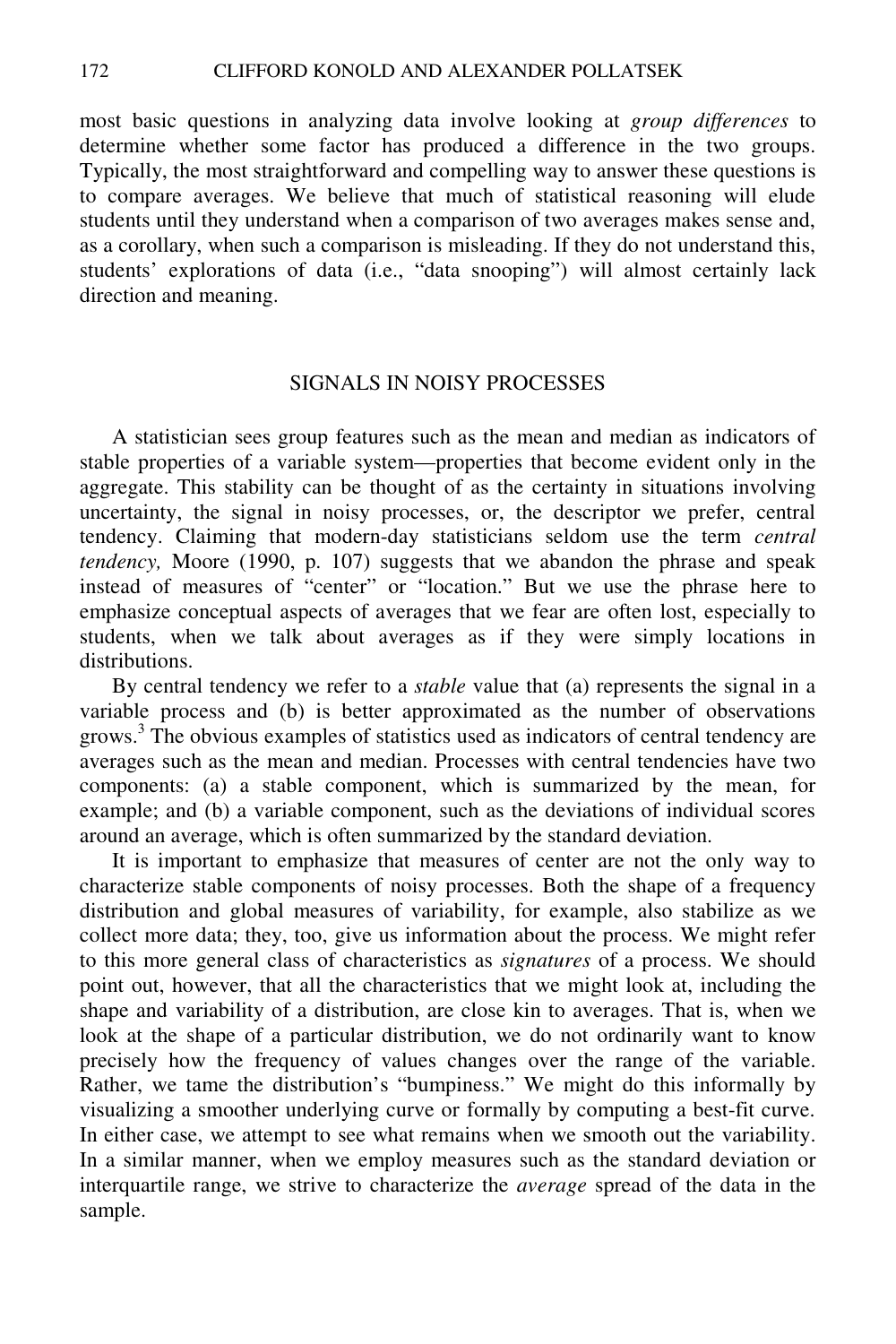Implicit in our description of central tendency is the idea that even as one speaks of some stable component, one acknowledges the fundamental variability inherent in that process and thus its probabilistic nature. Because of this, we claim that the notion of an average understood as a central tendency is inseparable from the notion of spread. That average and variability are inseparable concepts is clear from the fact that most people would consider talking about the average of a set of identical values to be odd. In addition, it is hard to think about why a particular measure of center makes sense without thinking about its relation to the values in the distribution (e.g., the mean as the *balance point* around which the sum of the deviation scores is zero, or the median as the point where the number of values above equals the number of values below).

Not all averages are central tendencies as we have defined them above. We could compute the mean weight of an adult lion, a Mazda car, and a peanut, but no clear process would be measured here that we could regard as having a central tendency. One might think that the mean weight of all the lions in a particular zoo would be a central tendency. But without knowing more about how the lions got there or their ages, it is questionable whether this mean would necessarily tell us anything about a process with a central tendency. Quetelet described this distinction in terms of *true* means of distributions that follow the law of errors versus *arithmetic* means that can be calculated for any assortment of values, such as our hodgepodge above (see Porter, 1986, p. 107).

## Populations versus Processes

In the preceding description, we spoke of processes rather than populations. We contrast these two ways of thinking about samples or batches of data, as shown in Figure 1. When we think of a sample as a subset of a population (see the left graphic), we see the sample as a piece allowing us to guess at the whole: The average and shape of the sample allow us perhaps to estimate the average and shape of the population. If we wanted to estimate the percentage of the U.S. population favoring gun control, we would imagine there being a population percentage of some unknown value, and our goal would be to estimate that percentage from a well-chosen sample. Thinking in these terms, we tend to view the population as static and to push to the background questions about why the population might be the way it is or how it might be changing.

From the process perspective (as depicted in the right graphic of Figure 1), we think of a population or a sample as resulting from an ongoing, dynamic process, a process in which the value of each observation is determined by a large number of causes, some of which we may know and others of which we may not. This view moves to the foreground questions about why a process operates as it does and what factors may affect it. In our gun control example, we might imagine people's opinions on the issue as being in a state of flux, subject to numerous and complex influences. We sample from that process to gauge the net effect of those influences at a point in time, or perhaps to determine whether that process may have changed over some time period.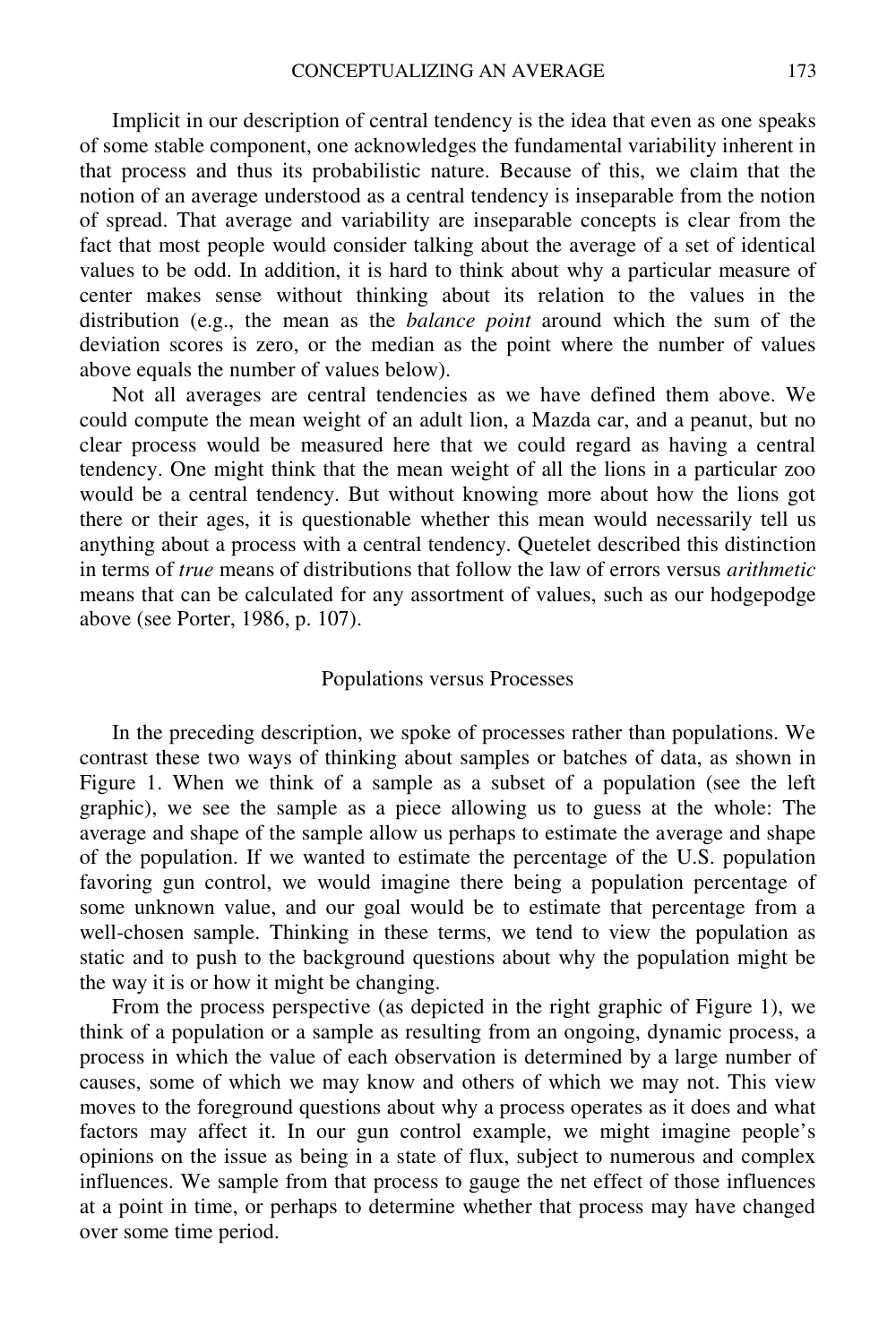For many of the reasons discussed by Frick (1998), we have come to prefer thinking of samples (and populations, when they exist) as outputs of processes.<sup>4</sup> One reason for this preference is that a process view better covers the range of statistical situations in which we are interested, many of which have no real population (e.g., weighing an object repeatedly). Another reason for preferring the process view is that when we begin thinking, for example, about how to draw samples, or why two samples might differ, we typically focus on factors that play a role in producing the data. That is, we think about the *causal processes* underlying the phenomena we are studying. Biehler (1994) offered a similar analysis of the advantages of viewing data as being produced by a probabilistic mechanism—a mechanism that could be altered to produce predictable changes in the resultant distribution. Finally, viewing data as output from a process highlights the reason that we are willing to view a collection of individual values as in some sense "the same" and thus to reason about them as a unity: We consider them as having been generated by the same process.



*Figure 1.* Data viewed as a sample of a population (left) versus data viewed as output of a noisy process (right).

This notion of process is, of course, inherent in the statistician's conception of a population, and we expect that most experts move between the process and population perspectives with little difficulty or awareness.<sup>5</sup> However, for students new to the study of statistics, the choice of perspective could be critical. To illustrate more fully what we mean by reasoning about processes and their central tendencies, we discuss recent results of the National Assessment of Educational Progress (NAEP).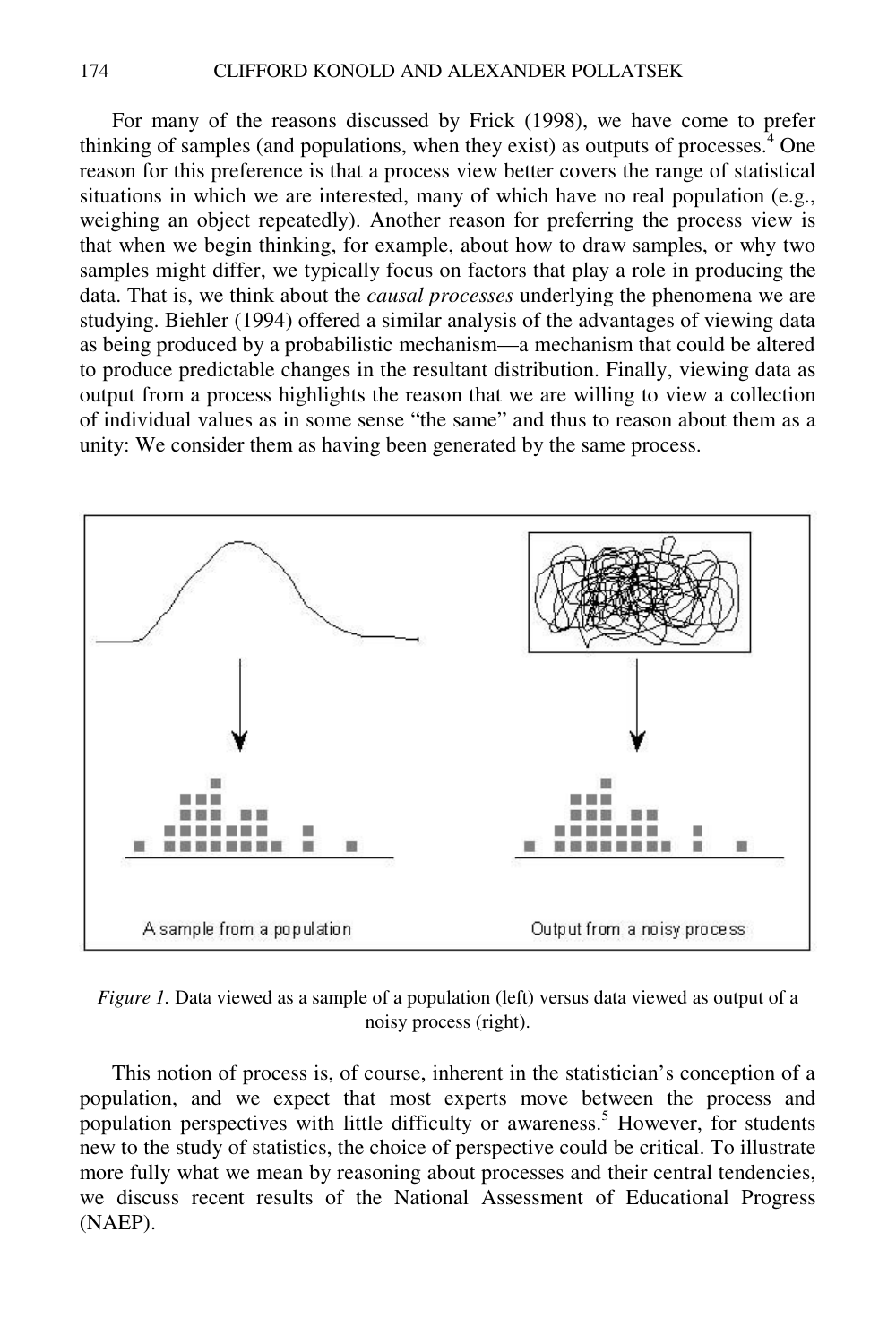#### CONCEPTUALIZING AN AVERAGE 175

## NAEP Results as Signals of Noisy Processes

NAEP is an assessment of student capabilities in Grades 4, 8, and 12, conducted every 4 years in the United States. On the 1998 assessment, eighth graders averaged 264 on the reading component.<sup>6</sup> What most people want to know, of course, is how this compares to the results from previous assessments. In this case, the mean had increased 4 points since the 1994 assessment. The 12th graders had also gained 4 points on average since 1994, and the fourth graders, 3 points. Donahue, Voelkl, Campbell, and Mazzeo (1999) interpreted these differences as evidence that children's reading scores were improving.

Reports such as this are now so commonplace that we seldom question the logic of this reasoning. But what is the rationale in this case for comparing group means and for taking the apparently small difference between those means seriously? We will argue that to answer these questions from a statistical perspective requires a well-formed idea of a central tendency.

Interpreted as a central tendency, the mean of 264 is a measure of a complex process that determines how well U.S. children read at a given point in time. An obvious component of this process is the reading instruction that children receive in school. Another component of the process is the behavior of adults in the home: their personal reading habits, the time they spend reading to their children, and the kind and quantity of reading material they have in the home. A third component consists of factors operating outside the home and school, including determinants of public health and development, such as nutrition levels and the availability and use of prenatal care; genetic factors; and the value placed on literacy and education by local communities and the society at large.

Using a statistical perspective, we often find it useful to regard all these influences together (along with many others that we may be unaware of) as a global process that turns out readers of different capabilities. In the sense that we cannot know how these various factors work together in practice to produce results, the global process is a probabilistic one, unpredictable at the micro level. However, even though readers produced by this process vary unpredictably in their performance, we can regard the entire process at any given time as having a certain stable capability to produce competent readers. The average performance of a large sample of readers produced by this process is one way to gauge the power of that process (or its propensity) to produce a literate citizenry. As Mme. de Staël explained in 1820, "events which depend on a multitude of diverse combinations have a periodic recurrence, a fixed proportion, when the observations result from a large number of chances" (as quoted in Hacking, 1990, p. 41). And because of the convergence property of central tendencies, the larger the data set, the better the estimate we expect our sample average to be of the stable component of the process.

Given the huge sample size in the reading example (about 11,000 eighth graders) and assuming proper care in composing the sample, we expect that the sample mean of 264 is very close to this propensity. Assuming that the 1994 mean is of equal quality, we can be fairly certain that the difference between these two means reflects a real change in the underlying process that affects reading scores. Note that the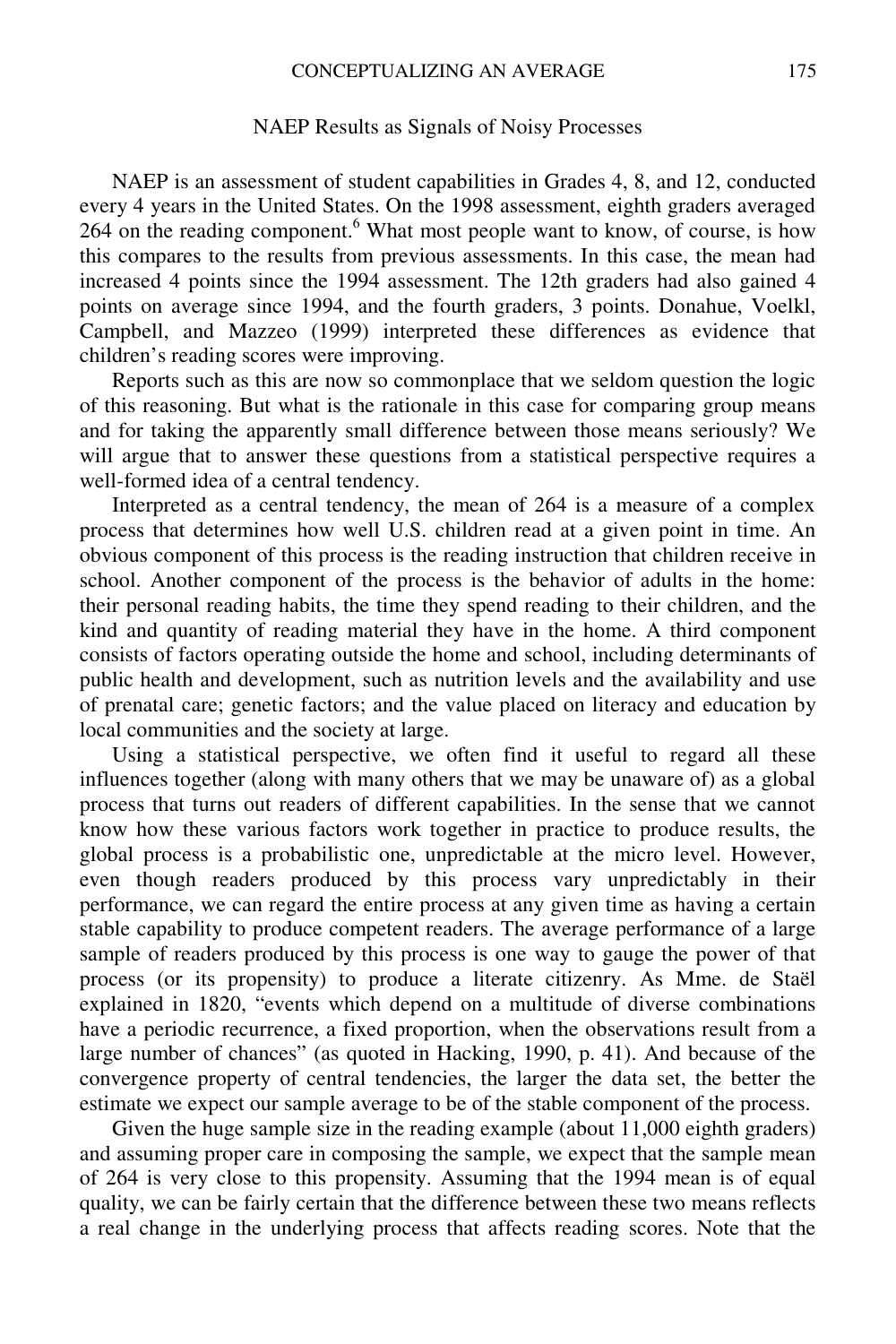important inference here does not concern a sampling issue in the narrow sense of randomly sampling from a fixed known population. That is, assuming no changes in the system, we would expect next year's mean to come out virtually the same even though the population of eighth graders would consist of different individuals. Focusing on the process rather than the population helps make the real intent of our question clear.

The mean is not necessarily the best single number to serve as an index of such a change. The median is also a good index, and changes in the 25th percentile, the percent above some minimal value, the standard deviation, or the interquartile range could also be valid indicators of changes in the underlying educational process. As long as a process remains stable, we expect the mean, or any of these other statistical indices obtained from that process, to remain relatively unchanged from sample to sample. Conversely, when a statistic from a large sample changes appreciably, we assume that the process has changed in some way. Furthermore, these expectations are crucial in our attempts to evaluate efforts to alter processes. In the case of reading, we might introduce new curricula, run an advertising campaign encouraging parents to read to their children, expand the school free lunch program in disadvantaged areas, and upgrade local libraries. If we do one or more of these things and the mean reading scores of an appropriate sample of children increases, we have grounds for concluding that we have improved the process for producing readers. Again, we emphasize that though we have specified the mean in this example, we might be as happy using the median or some other measure of center.

The above example, however, indicates a way in which a measure of center is often special. That is, the practical issue in which we are usually interested is whether, overall, things are getting better or worse, a question most naturally phrased in terms of a change of center. It is much harder to think of examples where we *merely* want to increase or decrease the variability or change the shape of the distribution. We could imagine an intervention that tried only to narrow the gap between good and poor readers, in which case we would compare measures of spread, such as the standard deviation. Although there are questions that are naturally phrased in terms of changes in variability or distribution shape, such questions are typically second-order concerns. That is, we usually look at whether variability or shape have changed to determine whether we need to qualify our conclusion about comparing measures of center. Even in situations where we might be interested in reducing variability, such as in income, we are certainly also interested in whether this comes at the expense of lowering the average.

## DIFFERENT INTERPRETATIONS OF AVERAGES

We have argued that statisticians view averages as central tendencies, or signals in variable data. But this is not the only way to think about them. In Table 1, we list this interpretation along with several others, including viewing averages as data reducers, fair shares, and typical values. We consider an interpretation to be the goal that a person has in mind when he or she computes or uses an average. It is the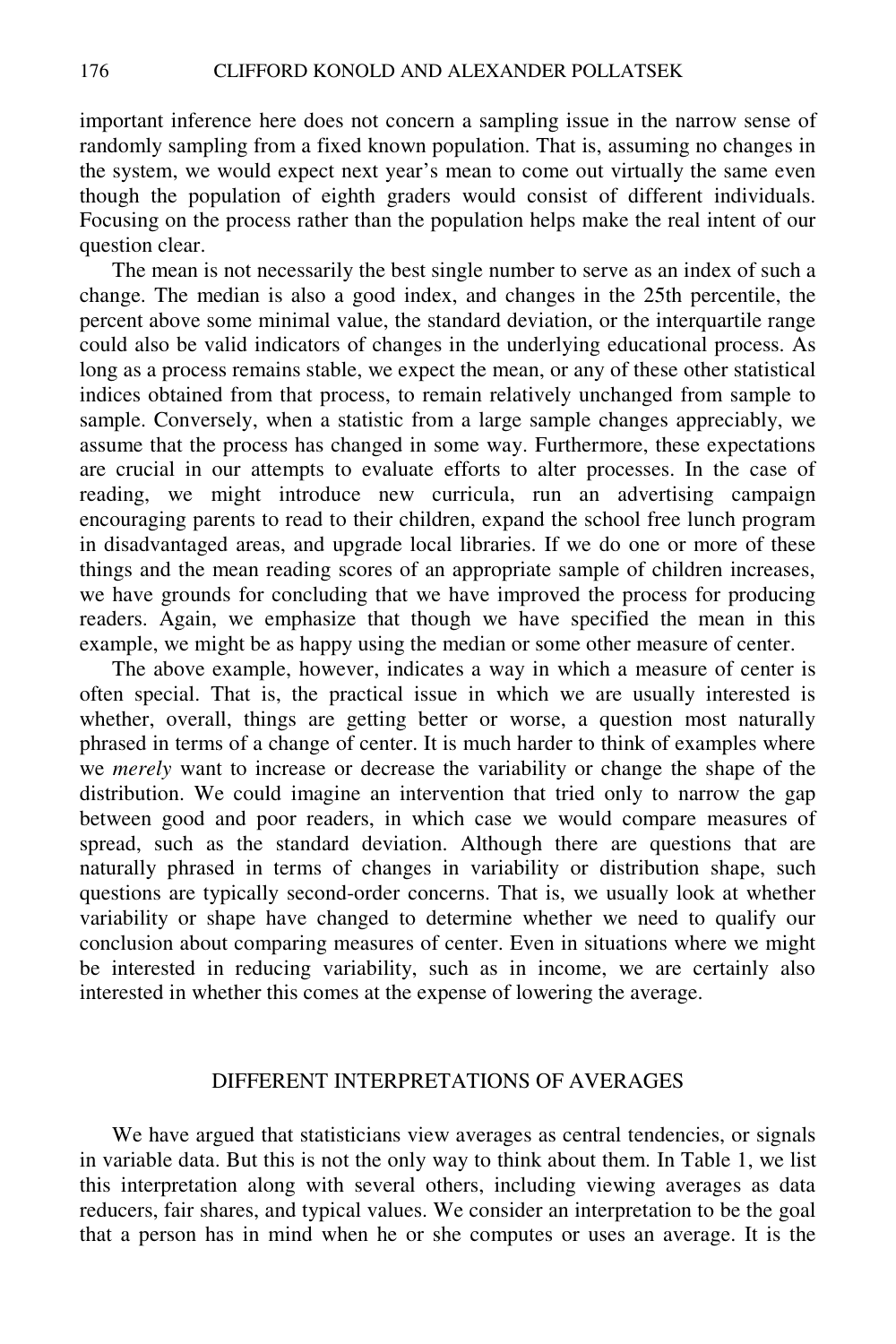answer that a person might give to the question, "Why did you compute the average of those values?" Some of these interpretations are described in Strauss and Bichler (1988) as "properties" of the mean. Mokros and Russell (1995) described other interpretations as "approaches" that they observed elementary and middle school students using.<sup>7</sup> In Table 1, we also provide an illustrative problem context for each interpretation. Of course, any problem could be interpreted from a variety of perspectives. But we chose these particular examples because their wording seemed to suggest a particular interpretation.

| Interpretation/<br>meaning | <b>Example context</b>                                                                                                                                                                                                                                                                                                            |
|----------------------------|-----------------------------------------------------------------------------------------------------------------------------------------------------------------------------------------------------------------------------------------------------------------------------------------------------------------------------------|
| Data reduction             | Ruth brought 5 pieces of candy, Yael brought 10 pieces, Nadav brought<br>20, and Ami brought 25. Can you tell me in one number how many<br>pieces of candy each child brought? (From Strauss & Bichler, 1988)                                                                                                                     |
| Fair share                 | Ruth brought 5 pieces of candy, Yael brought 10 pieces, Nadav brought<br>20, and Ami brought 25. The children who brought many gave some to<br>those who brought few until everyone had the same number of candies.<br>How many candies did each girl end up with? (Adapted from Strauss &<br>Bichler, 1988)                      |
| Typical value              | The numbers of comments made by eight students during a class period<br>were $0, 5, 2, 22, 3, 2, 1,$ and $2$ . What was the typical number of<br>comments made that day? (Adapted from Konold & Garfield, 1992)                                                                                                                   |
| Signal in noise            | A small object was weighed on the same scale separately by nine<br>students in a science class. The weights (in grams) recorded by each<br>student were 6.2, 6.0, 6.0, 15.3, 6.1, 6.3, 6.2, 6.15, 6.2. What would you<br>give as the best estimate of the actual weight of this object? (Adapted<br>from Konold & Garfield, 1992) |

*Table 1.* Examples of contexts for various interpretations of average

#### Data Reduction

According to this view, averaging is a way to boil down a set of numbers into one value. The data need to be reduced because of their complexity—in particular, due to the difficulty of holding the individual values in memory. Freund and Wilson (1997) draw on this interpretation to introduce averages in their text: "Although distributions provide useful descriptions of data, they still contain too much detail for some purposes" (p. 15). They characterize numerical summaries as ways to further simplify data, warning that "this condensation or data reduction may be accompanied by a loss of information, such as information on the shape of the distribution" (p. 16). One of the high school students interviewed by Konold,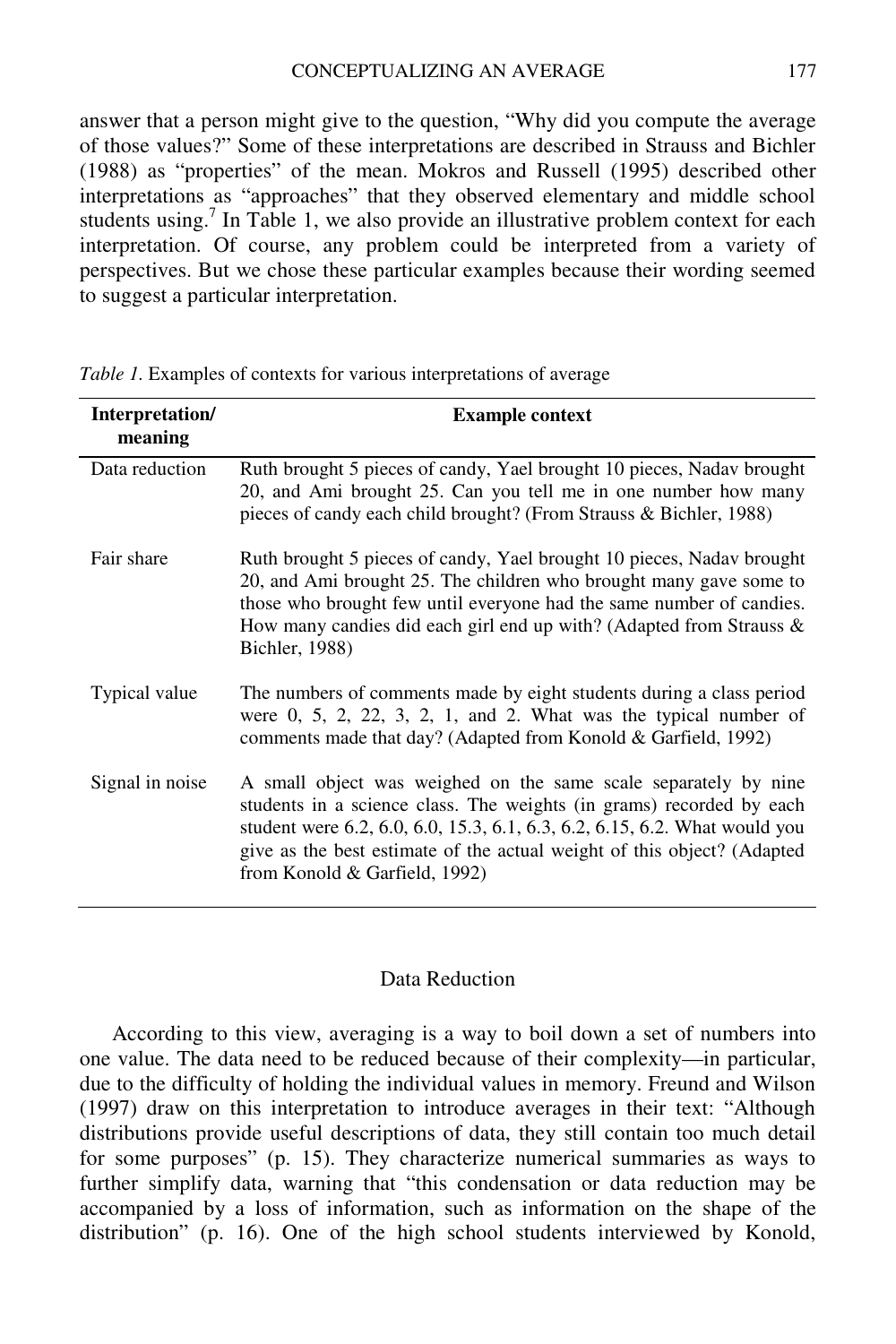Pollatsek, Well, and Gagnon (1997) used this as a rationale for why she would look at a mean or median to describe the number of hours worked by students at her school:

We could look at the mean of the hours they worked, or the median. ... It would go through a lot to see what every, each person works. I mean, that's kind of a lot, but you could look at the mean. … You could just go through every one … [but] you're not going to remember all that.

## Fair Share

The computation for the mean is often first encountered in elementary school in the context of fair-share problems, with no reference to the result being a mean or average. Quantities distributed unevenly among several individuals are collected and then redistributed evenly among the individuals. The word *average,* in fact, derives from the Arabic *awariyah,* which translates as "goods damaged in shipping." According to Schwartzman (1994), the Italians and French appropriated this term to refer to the financial loss resulting from damaged goods. Later, it came to specify the portion of the loss borne by each of the many people who invested in the ship. Strauss and Bichler (1988) provided 11 problems as examples of tasks that they used in their research, and we would regard all but three of them as involving the idea of fair share. We can view many commonly encountered rates, such as yearly educational expenditure per student, as based on the fair-share idea, since we tend to think most naturally about these rates as distributing some total quantity equally over some number of units. In such cases, we do not ordinarily think of the computed value in relation to each individual value; nor do we worry, when computing or interpreting this fair share, about how the component values are distributed or whether there are outliers.

## Typical Value

Average as a typical score is one of the more frequently encountered interpretations in current precollege curricula. What appears to make values typical for students are their position (located centrally in a distribution of values) and/or their frequency (being the most frequent or even the majority value). Younger students favor the mode for summarizing a distribution, presumably because it can often satisfy both of these criteria (Konold & Higgins, 2003). Mokros and Russell (1995) speculated that those students they interviewed who used only modes to summarize data may have interpreted *typical* as literally meaning the most frequently occurring value. Researchers have also observed students using as an average a range of values in the center of a distribution (Cobb, 1999; Konold, Robinson, Khalil, Pollatsek, Well, Wing, & Mayr, 2002; Mokros & Russell, 1995; Noss, Pozzi, & Hoyles, 1999; Watson & Moritz, 1999). These "center clumps" are located in the heart of the distribution and often include a majority of the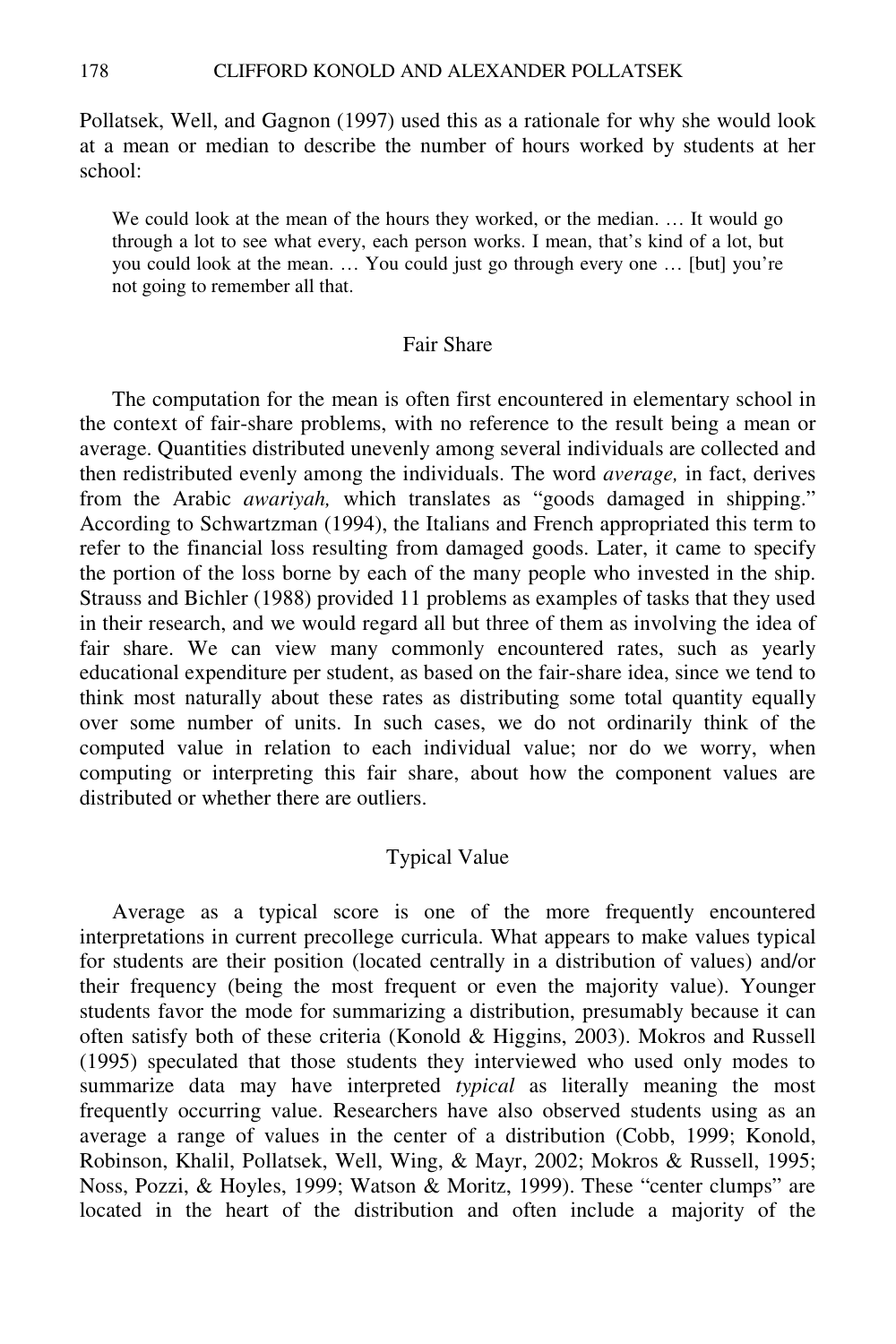observations. In this respect, these clumps may serve as something akin to a mode for some students.

## Signal in Noise

According to this perspective, each observation is an estimate of an unknown but specific value. A prototypical example is repeatedly weighing an object to determine its actual weight. Each observation is viewed as deviating from the actual weight by a measurement error, which is viewed as "random." The average of these scores is interpreted as a close approximation to the actual weight.

## Formal Properties of Averages

Many school tasks involving averages seem unrelated to any of the particular interpretations we describe above. For example, finding the average of a set of numbers out of context seems intended only to develop or test students' computational abilities. Other school tasks explore formal properties of averages, which we also would not view as directly related to particular interpretations. Such tasks include those meant to demonstrate or assess the idea that (a) the mean of a set of numbers is simply related to the sum of those numbers, (b) the mean is a balance point and the median a partition that divides the cases into two equal-sized groups,<sup>8</sup> (c) the mean and median lie somewhere within the range of the set of scores, and (d) the mean or median need not correspond to the value of an actual observation. In their longitudinal study of the development of young students' understandings of average, Watson and Moritz (2000) focused in particular on these relations, asking students, for example, how the mean number of children per family could possibly be 2.3 rather than a whole number. We consider most of the properties enumerated by Strauss and Bichler (1988, p. 66) to be formal relations of this sort. We are not arguing that these are unimportant or trivial ideas, but rather that they are usually not tied to particular interpretations of averages.

Applying Interpretations to the Problem of Group Comparison

In the NAEP example, we explored the notion of central tendency and showed how it provides a basis for using averages—means, in that case—to compare groups. Because the mean is a very stable estimator in large samples, we can use it to track changes in a process even though the output from that process is variable and unpredictable in the short run.

What bases do the other interpretations of average provide for evaluating the two NAEP results by comparing means? Consider the data reduction interpretation: Data are distilled to a single value, presumably because of our inability to consider all the values together. We argue that nothing in this interpretation suggests that any new information emerges from this process; indeed, a considerable loss of information seems to be the price paid for reducing complexity. By this logic, it would seem that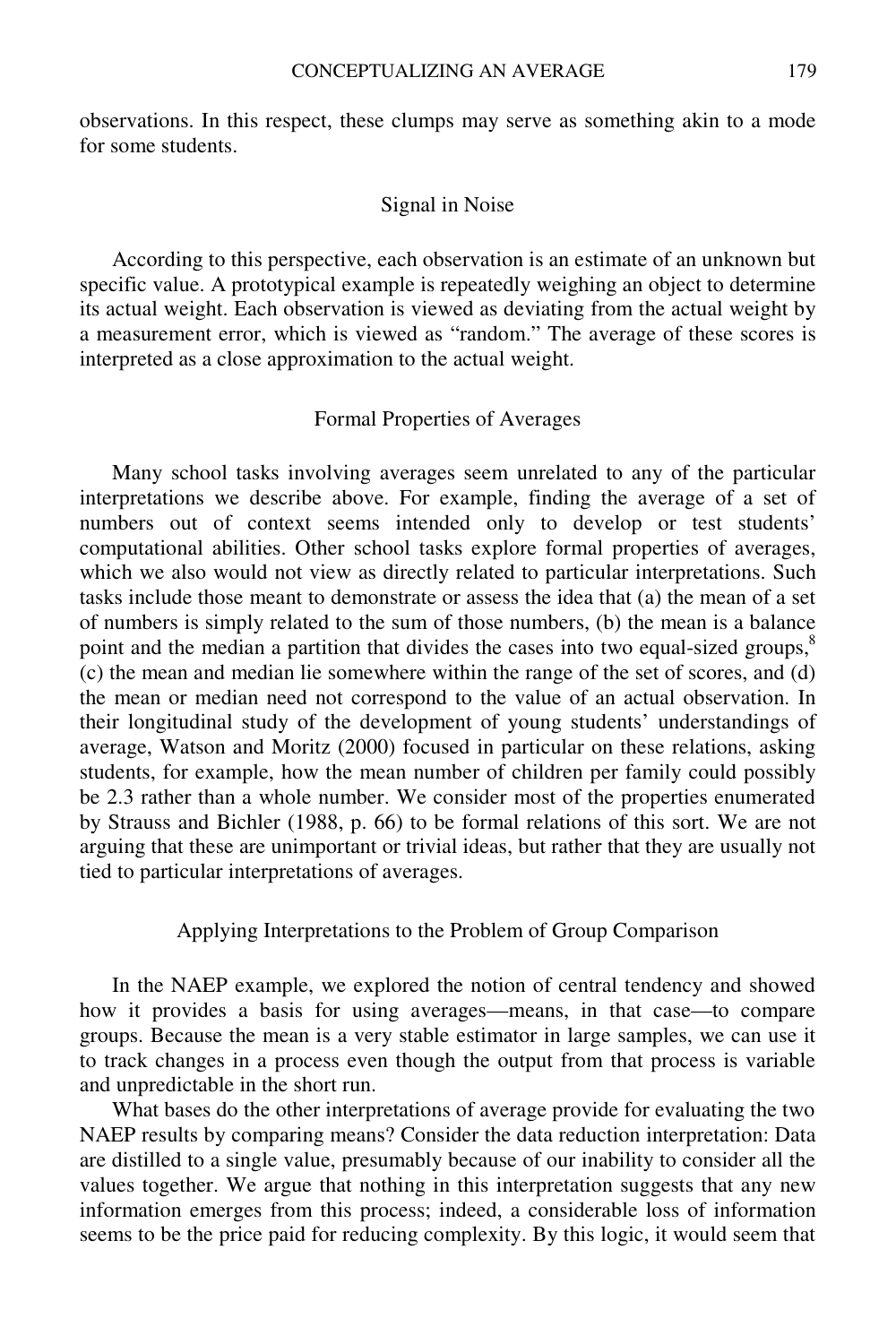as a data set grows larger, any single-value summary becomes less representative of the group as increasingly more information is lost in the reduction process.

The typical-value interpretation is nearer to the central tendency interpretation since it may involve the idea that the value, in some sense, represents much of the data in the group. However, as with the data reduction interpretation, it is not clear why one ideally would like to have typical values from large samples rather than from small ones. Indeed, it would seem as reasonable to regard a typical score as becoming less (rather than more) representative of a group as that group became larger and acquired more deviant values.

The fair-share interpretation may provide some basis for using means to compare groups. One could think of the mean in the 1998 NAEP data as the reading score that all students sampled that year would have if reading ability were divided evenly among all the students sampled. Based on this reasoning, one might reasonably conclude that the 1998 group had a higher reading score than the 1994 group. Cortina, Saldanha, and Thompson (1999) explored the use of this notion by seventh- and eighth-grade students and concluded that these students could use the idea of fair share to derive and compare means of unequal groups. However, we would guess that many students would regard such reasoning skeptically unless it were physically possible to reallocate quantities in the real-world situation. If, for example, we were thinking about the number of boxes of cookies sold by different scout troops (as in the study by Cortina et al.), redistributing the cookie boxes evenly makes some sense. In contrast, if we were reasoning about mean weight, height, or IQ of a number of individuals, we would have to think of these pounds, inches, or IQ points being shared metaphorically.<sup>9</sup>

Furthermore, we are skeptical about whether the fair-share interpretation is a statistical notion at all. It seems to ignore, in a sense, the original distribution of values and to attend only to the total accumulation of some amount in a group. Consider, for example, the value we would compute to decide how the different numbers of candies brought by various children to a party could be equally redistributed among the children (see Table 1). In this context, the particulars about how the candies were originally distributed seem irrelevant. That is, the number that constitutes a fair share is not viewed as a representation or summary of the original distribution but rather as the answer to the question of how to divide the candies equitably.

In conclusion, whereas some of the interpretations may be useful to summarize a group of data, it is quite another thing to take a statistic seriously enough as to use it to represent the *entire* group, as one must do when using averages to compare groups. We claim that viewing an average as a central tendency provides a strong conceptual basis for, among other things, using averages to compare two groups, whereas various other interpretations of average, such as data reducers and typical values, do not.

We acknowledge that our analysis of these alternative interpretations has been cursory and that it should thus be regarded skeptically. However, our primary purpose is to highlight some of the questions that should be asked in exploring different approaches to introducing students to averages. Furthermore, there is good evidence that whatever interpretations students do have of averages, those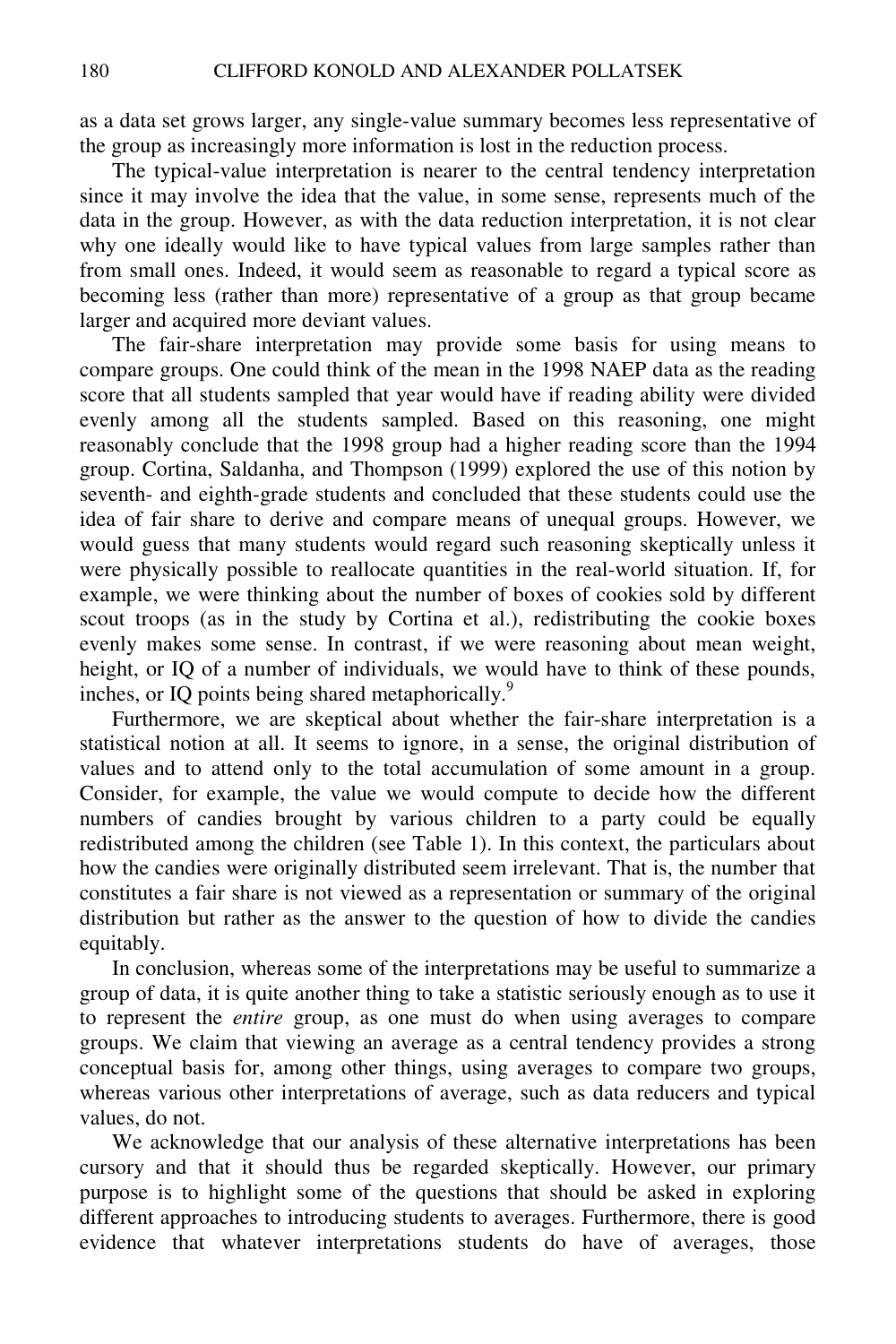interpretations usually do not support using averages to compare one group to another. Many studies have demonstrated that even those who know how to compute and use averages in some situations do not tend to use them to compare groups.

## Students' Tendency Not to Use Averages to Compare Groups

Gal, Rothschild, and Wagner (1990) interviewed students of ages 8, 11, and 14 about their understanding of how means were computed and what they were useful for. They also gave the students nine pairs of distributions in graphic form and asked them to decide whether the groups were different or not. Only half of the 11- and 14-year-olds who knew how to compute the mean of a single group (and, also, to some extent, how to interpret it) went on to use means to compare two groups. Hancock, Kaput, and Goldsmith (1992) and, more recently, Watson and Moritz (1999) have reported similar findings.

This difficulty is not limited to the use of means. Bright and Friel (1998) questioned 13-year-old students about a stem-and-leaf plot that showed the heights of 28 students who did not play basketball. They then showed them a stem-and-leaf plot that included these data along with the heights of 23 basketball players. This latter plot is shown in Figure 2. Heights of basketball players were indicated in bold type, as they are here. Students had learned how to read this type of display and had no difficulty reading values from it. Asked about the "typical height" in the single distribution of the non–basketball players, the students responded by specifying middle clumps (e.g., 150–160 cm), a reasonable group summary. Yet, shown the plot with both distributions, they could not generalize this method or find another way to determine "How much taller are the basketball players than the students who did not play basketball?"

We found similar difficulties when we interviewed four high school seniors (ages 17–18) who had just completed a yearlong course in probability and statistics (Biehler, 1997; Konold et al., 1997). During the course, the students had frequently used medians (primarily in the context of box plot displays) as well as means to make group comparisons. However, during a postcourse interview in which they were free to use whatever methods of comparison seemed appropriate, they seldom used medians or means for this purpose. Instead, they tended to compare the number of cases in each group that had the same value on the dependent variable. For example, to decide if males were taller than females, they might inspect the sample for all individuals who were 6 feet tall and argue that males were taller because there were more males than females of that height. In making these comparisons, students typically did not attend to the overall number of individuals in the two groups (in this case, to the overall number of males vs. females). Other researchers, including Cobb (1999) and Watson and Moritz (1999), have reported students using this same "slicing" technique over a range of different problems to compare two groups.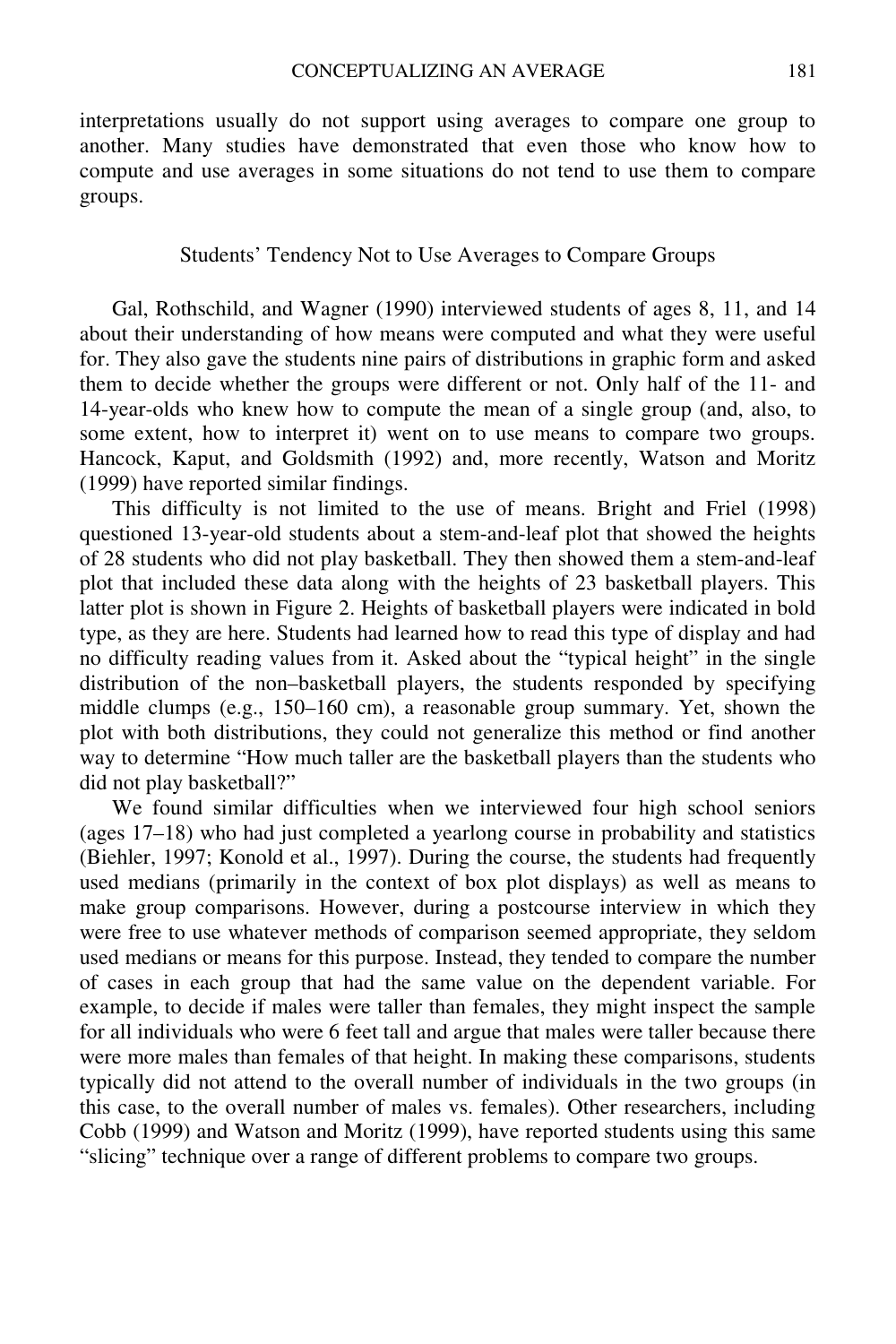```
10
111213
  8889
14124777
15
  00111122223356678
16
17
  1
18
  03519 025788
20 002355557
  000521
22
   0
23
```
*Note*. The row headed by 13 (the stem) contains four cases (leaves)—three students of 138 centimeters and a fourth student of 139 centimeters.

*Figure 2.* Stem-and-leaf plot of heights of students and basketball players (boldface) from "Helping Students Interpret Data," by G. Bright and S. N. Friel, in Reflections on Statistics: Learning, Teaching, and Assessment in Grades K–12 (p. 81), edited by S. P. Lajoie, 1998, Mahwah, NJ: Lawrence Erlbaum Associates. Copyright 1998 by Lawrence Erlbaum Associates.

In short, even though instruction in statistics usually focuses on averages, many students do not use those measures of central tendency when they would be particularly helpful—to make comparisons between groups composed of variable elements. We suggest that this pattern is symptomatic of students' failure to interpret an average of a data set as saying something about the entire distribution of values. To address this problem instructionally, we believe that we should be encouraging students early in statistics instruction to think of averages as central tendencies or signals in noisy processes. We acknowledge that this is a complex idea and one that is particularly difficult to apply to the type of processes that we often have students investigating. We explore these conceptual difficulties below.

## THREE TYPES OF PROCESSES AND THEIR CONCEPTUAL CHALLENGES

Hints about the cognitive complexity of central tendency are found in the historical account of its development. It was Tycho Brache in the late 1500s who introduced the use of means as central tendencies to astronomy (Plackett, 1970). He used them to address a problem that had long troubled astronomers: What to take as the position of a star, given that the observed coordinates at a particular time tended to vary from observation to observation. When early astronomers began computing means of observations, they were very cautious, if not suspicious, about whether and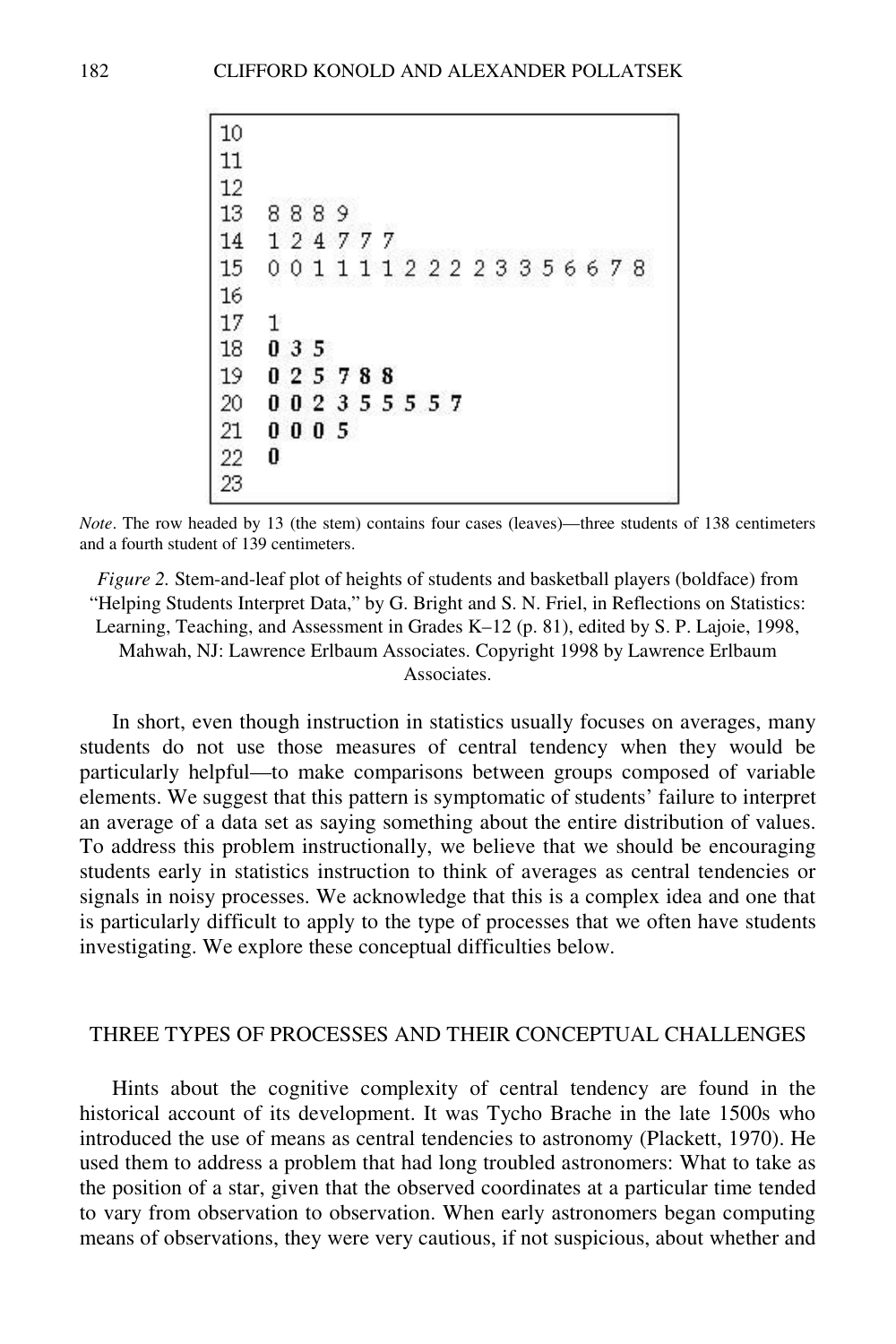when it made sense to average observations. In fact, before the mid-eighteenth century, they would never combine their own observations with those obtained from another astronomer. They were fearful that if they combined data that had anything but very small errors, the process of averaging would multiply rather than reduce the effect of those errors (Stigler, 1986, p. 4). Taking the mean of multiple observations became the standard solution only after it had been determined that the mean tended to stabilize on a particular value as the number of observations increased.

It was another hundred years before Quetelet began applying measures of central tendency to social and human phenomena (Quetelet, 1842). The idea of applying means to such situations was inspired partly by the surprising observation that national rates of birth, marriage, and suicides—events that at one level were subject to human choice—remained relatively stable from year to year. Some, including Arbuthnot and De Moivre, had taken these stable rates as evidence of supernatural design. Quetelet explained them by seeing collections of individual behaviors or events as analogous to repeated observations. Thus, he regarded observing the weights of 1,000 different men—weights that varied from man to man—as analogous to weighing the same man 1,000 times, with the observed weight varying from trial to trial. The legitimacy of such an analogy, of course, has been a heated controversy in statistics. Even at the time, Quetelet's ideas brought stiff rebukes from thinkers such as Auguste Comte, who thought it ludicrous to believe that we could rise above our ignorance of values of individual cases simply by averaging many of them (Stigler, 1986, p. 194). To Comte, statistics applied to social phenomena was computational mysticism.

We think that the way these early thinkers reacted to different applications of the mean is not merely a historical accident but instead says something about the "deep structure" of these different applications. To explore the challenges of learning to think about data as signal and noise, we examine the metaphor in the context of three types of statistical processes: repeated measures, measuring individuals, and dichotomous events.

#### Repeated Measures

Consider weighing a gold nugget 100 times on a pan balance, a prototypical example of repeated measurement. It almost goes without saying that the purpose of weighing the nugget is to determine its weight. But how does one deal with the fact that the observed weight varies from trial to trial? We assume that statisticians and nonstatisticians alike would regard these fluctuations as resulting from errors in the measurement process. But given this variation, how should we use the 100 measurements to arrive at the object's weight? Should all the measurements be used? Perhaps not, if they are all not equally accurate. A novice might attempt to deal with this question by trying to separate the 100 measurements into two classes: those that are truly accurate versus those that are not. The problem then becomes how to tell which observations are truly accurate, because the actual weight is not known.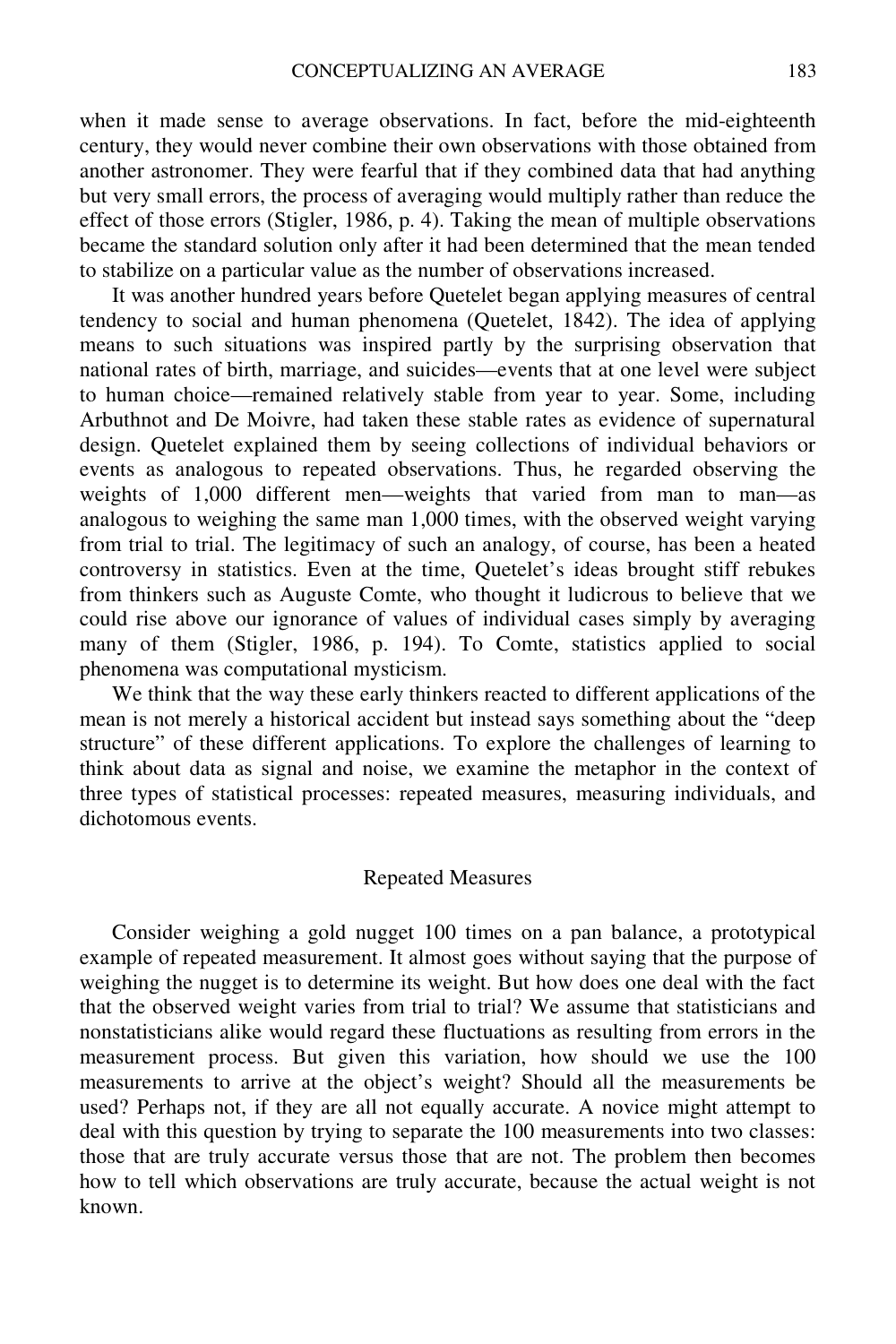One aspect of this situation that makes using a mean of the observations particularly compelling is that, conceptually, we can separate the signal from the noise. Because we regard an object as having some unknown but precise weight, it is not a conceptual leap to associate the mean of several weighings with this actual weight, while attributing the trial-by-trial variations to a distinctly different thing: chance error produced by inaccuracies of the measurement instrument and by the process of reading values from it. Indeed, we can also regard each individual weighing as having two components—a fixed component determined by the actual weight of the nugget and a variable component attributable to the imperfect measurement process.

The relative clarity of this example hinges on our perception that the weight of the nugget is a real property of the nugget. A few philosophers might regard it (possibly along with the nugget itself) as a convenient fiction. But to most of us, the weight is something real that the mean weight is approximating closely and that individual weighings are approximating somewhat less closely. Another reason that the idea of central tendency is compelling in repeated measurement situations is that we can easily relate the mean to the individual observations as well. To help clarify why this is so, we will make some of our assumptions explicit.

We have been assuming that the person doing the weighing is careful and that the scale is unbiased and reasonably accurate. Given these assumptions, we expect that the variability of the weighings would be small and that the frequency histogram of observations would be single-peaked and approximately symmetric. If instead we knew that the person had placed the nugget on different parts of the balance pan, read the dial from different angles, or made errors in transcribing the observations, we would be reluctant to treat the mean of these numbers as a central tendency of the process. We would also be hesitant to accept the mean as a central tendency if the standard deviation was extremely large or if the histogram of weights was bimodal. In the ideal case, most observations would be *close* to the mean or median and the distribution would peak at the average, a fact that would be more apparent with a larger data set because the histogram would be smoother*.* In this case, we could easily interpret the sample average as a good approximation to a signal or a central tendency and view the variability around it as the result of random error.

These assumptions about the procedure and the resulting data may be critical to accepting the mean of the weighings as a central tendency, but they are not the only things making that interpretation compelling. As indicated earlier, we maintain that the key reason the mean observation in this example is relatively easy to accept as a central tendency is that we can view it as representing a property of the object while viewing the variability as a property of a distinctly independent measurement process. That interpretation is much harder to hold when—rather than repeatedly measuring an attribute of a single object—we measure an attribute of many different objects, taking one measurement for each object and averaging the measurements.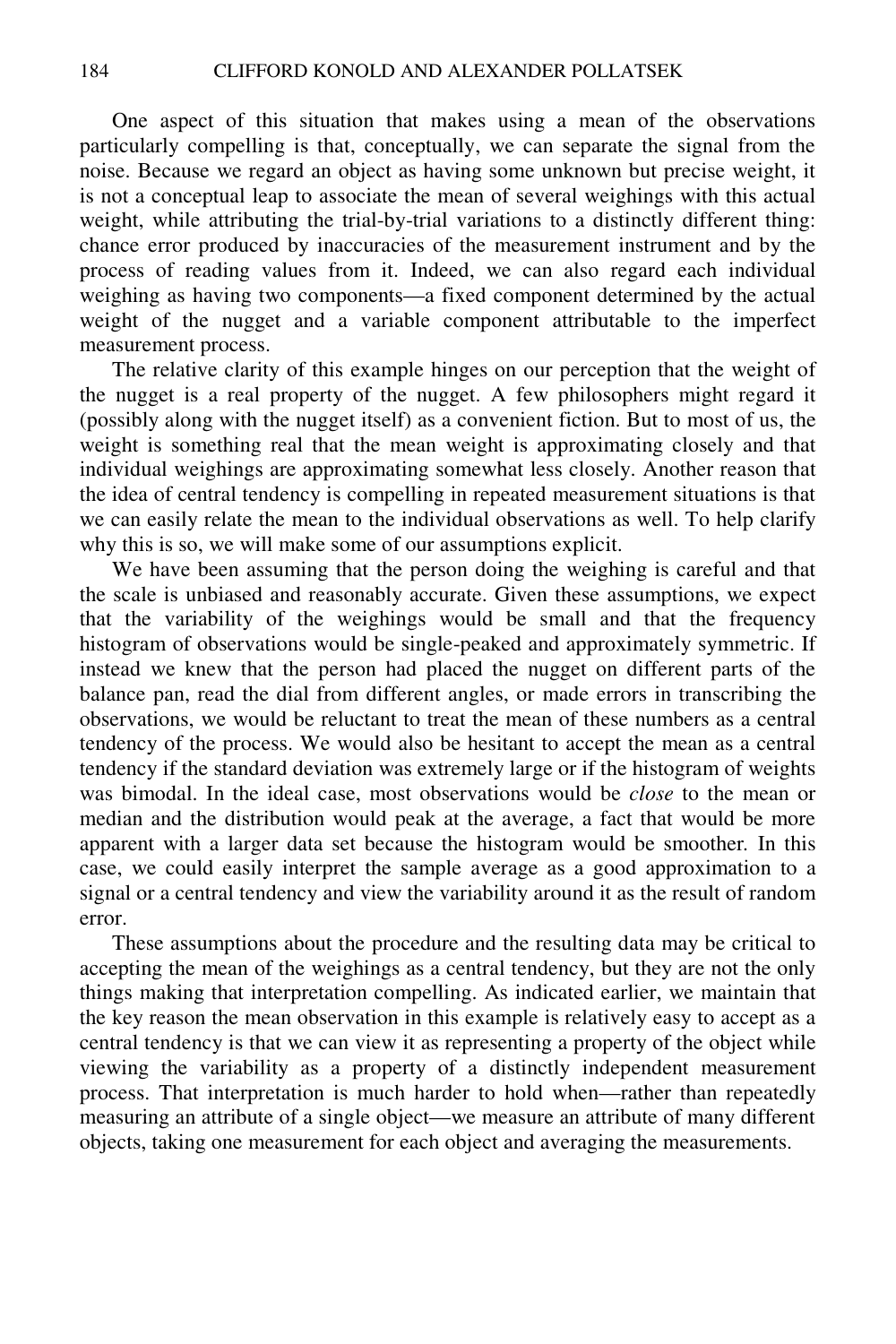## Measuring Individuals

Consider taking the height of 100 randomly chosen adult men in the United States. Is the mean or median of these observations a central tendency? If so, what does it represent? Many statisticians view the mean in this case as something like the *actual* or *true* height of males in the United States (or in some subgroup). But what could a statement like that mean?

For several reasons, an average in this situation is harder to view as a central tendency than the average in the repeated measurement example. First, the gold nugget and its mass are both perceivable. We can see and heft the nugget. In contrast, the population of men and their average height are not things we can perceive as directly. Second, it is clear why we might want to know the weight of the nugget. But why would we want to know the average height of a population of men? Third, the average height may not remain fixed over time, because of factors such as demographic changes or changes in diet. Finally, and perhaps most important, we cannot easily compartmentalize the height measurements into signal and noise. It seems like a conceptual leap to regard each individual height as partly *true height,* somehow determined from the average of the population, and partly *random error* determined from some independent source other than measurement error.

For all of these reasons, it is hard to think about the average height of the group of men as a central tendency. We speculate, however, that it is somewhat easier to regard *differences* between the averages of two groups of individual measurements as central tendencies. Suppose, for example, we wanted to compare the average height of U.S. men to the average height of (a) U.S. women or (b) men from Ecuador. We might interpret the difference between averages as saying something in the first case about the influence of genetics on height and in the second, about the effects of nutrition on height. When making these comparisons, we can regard the difference in averages as an indicator of the "actual effect" of gender or of nutrition, things that are easier to imagine wanting to know about even if they are difficult to observe directly.<sup>10</sup>

Some support for this speculation comes from Stigler (1999), who claims that Quetelet created his infamous notion of the "average man" not as a tool to describe single distributions, but as a method for comparing them: "With Quetelet, the essential idea was that of *comparison*—the entire point was that there were different average men for different groups, whether categorized by age or nationality, and it was for the study of the nature and magnitude of those differences that he had introduced the idea" (p. 61). Although we concede that the notion of a "true" or "actual" value is still a bit strained in these comparison cases, we believe that one needs some approximation to the idea of true value to make meaningful comparisons between two groups whose individual elements vary. To see why, let us look more closely at the comparison of men versus women.

Suppose we compute a mean or median height for a group of U.S. men and another for a group of U.S. women. Note that the act of constructing the hypothesis that gender partly determines height requires us to conceive of height as a process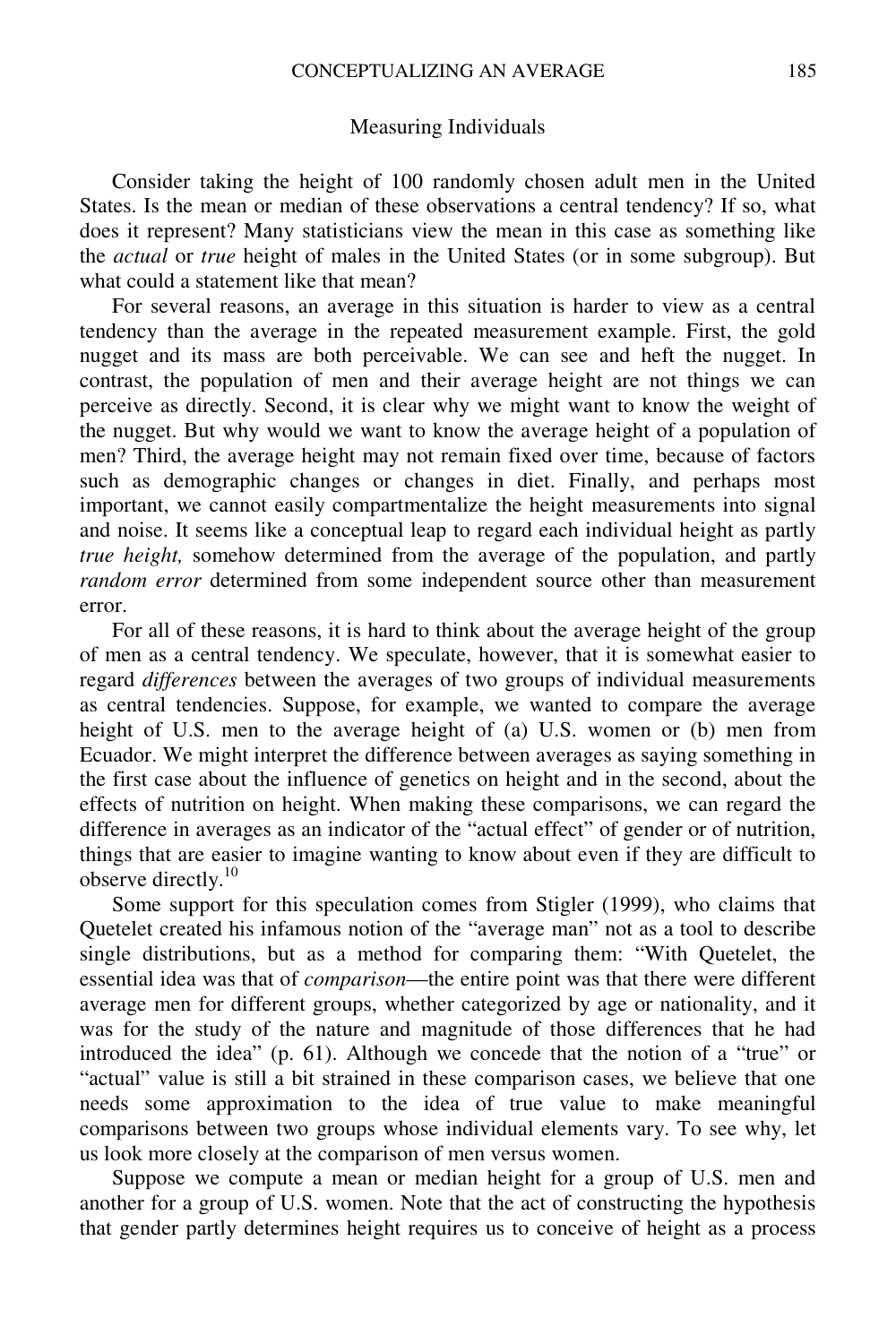influenced by various factors. Furthermore, we cannot see how comparing the two groups is meaningful unless we have (a) an implicit model that gender may have a *real* genetic effect on height that is represented by the difference between the average for men and the average for women, and (b) a notion that other factors have influences on height that we will regard as *random error* when focusing on the influences of gender on height.<sup>11</sup> Thus, we claim that the concept of an average as approximating a signal, or true value, comes more clearly into focus when we are considering the influence of a particular variable on something (in this case, gender on height). Such a comparison scheme provides a conceptual lever for thinking about signal (gender influences) and noise (other influences). We return to this point later.

## Discrete Events

Another measure that is often used as an index of central tendency is the rate of occurrence of some event. As a prototypical example, consider the rate of contracting polio for children inoculated with the Salk vaccine. Even though individual children either get the disease or do not, the rate tells us something about the ability of inoculated children, as a group, to fight the disease.

How can we view a rate (or probability) as a measure of central tendency? First, a probability can be formally viewed as a mean through what some would regard as a bit of trickery. If we code the event "polio" as a 1, and the event "no polio" as a 0, then the probability of getting polio is merely the mean of these Boolean values. Producing a formal average, however, does not automatically give us a measure of central tendency. We need to be able to interpret this average as a signal related to the causes of polio. Compare the distribution of values in the dichotomous case to the ideal case of the weighing example. In the dichotomous case, the mean is not a value that can actually occur in a single trial. Rather than being located at either of the peaks in the distribution, the mean is located in the valley between, typically quite *far* from the observed values. Thus, it is nearly impossible to think about the rate or probability as the *true-value* component of any single observation and the occurrence or nonoccurrence of an individual case of polio as the sum of a true value and a *random error* component. We suspect this is largely why the idea of a central tendency in dichotomous situations is the least tangible of all.

It might help in reasoning about this situation to conceive of some process about which the rate or probability informs us. In the disease example, the conception is fairly similar to the earlier height example: A multitude of factors influence the propensity of individuals to get polio—level of public health, prior development of antibodies, incident rate of polio, age—all leading to a rate of getting the disease in some population. So even though individuals either get polio or do not, the propensity of a certain group of people to get polio is a probability between 0 and 1. That value is a general indicator of the confluence of polio-related factors present in that group.

As with our height example, although an absolute rate may have some meaning, we think it is much easier to conceptualize the meaning of a signal when we are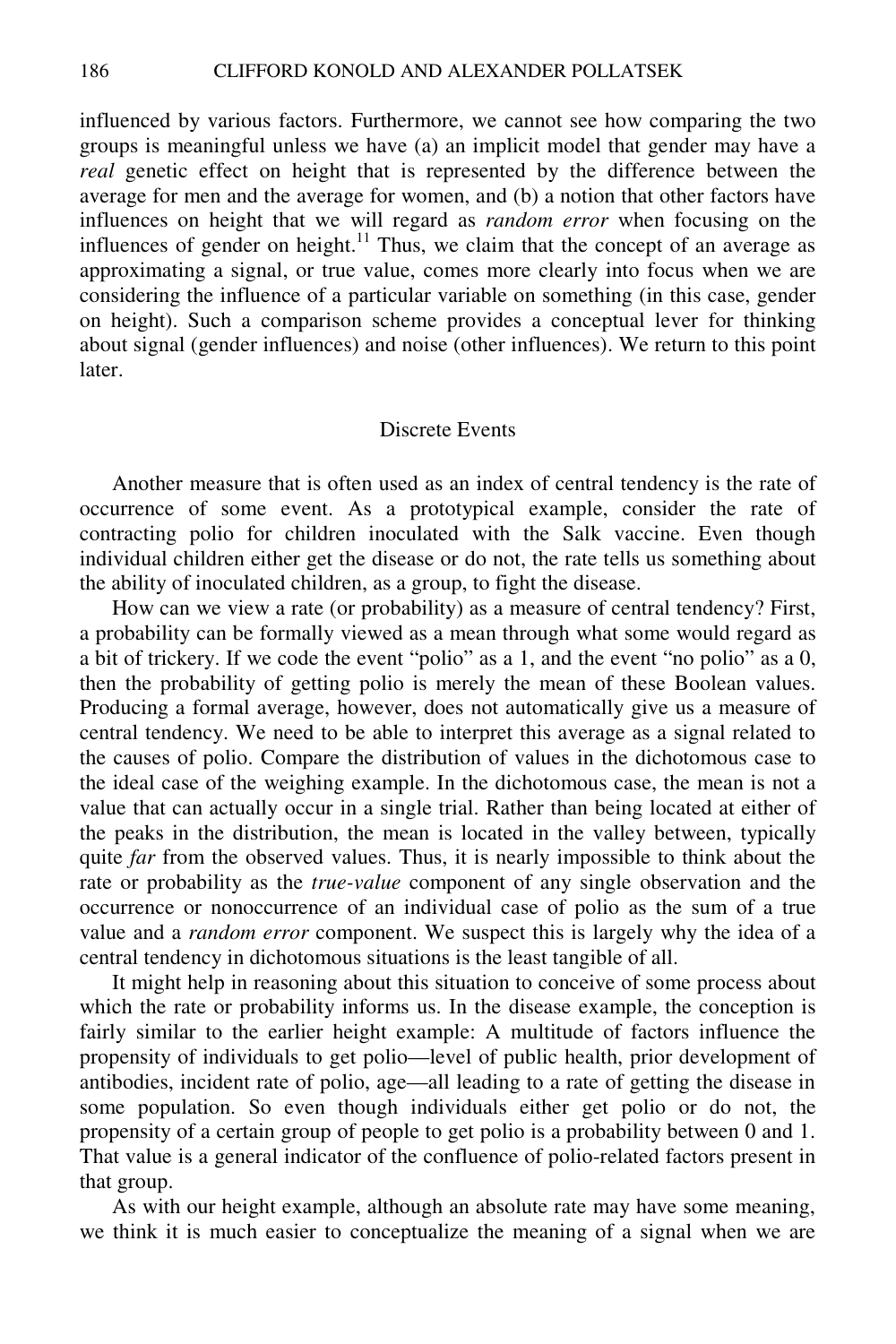comparing two rates. In the polio example, this might involve comparing the rate in an inoculated group to the rate in a placebo control group. Here, as with the height example, most people would consider the difference in rates (or the ratio of the rates) to be a valid measure of the efficacy of the vaccine or as a reasonable way to compare the efficacy of two different vaccines.

## The Role of Noise in Perceiving a Collection as a Group

We have argued that the idea of central tendency, or data as signal and noise, is more easily applied to some types of processes than to others. But other factors, to which we have alluded, may affect the difficulty of applying this idea. Consider the case of comparing the heights of men and women. We would expect that the shape and the relative spread of the distributions would affect how easy it is to conceive of each distribution as a coherent group and, consequently, to be able to interpret each group's average as an indicator of a relatively stable group characteristic.

Indeed, perhaps the most critical factor in perceiving a collection of individual measurements as a group is the nature of the variability within a group and how it relates to the differences between groups. In general, we expect that these individual measurements are easier to view as belonging to a group (and thus as having a central tendency) when the variability among them is relatively small. To explain what we mean by *relatively small,* we find the idea of *natural kinds* helpful. According to Rosch and Mervis (1975), people often mentally represent real-world concepts as prototypes and judge particular instances as "good" or "bad" depending on how closely those instances match the category prototype. For example, a prototypical bird for most North Americans is a medium-sized songbird, something like a robin. The closer an instance is to the category prototype, the less time it takes to identify that instance as a member of the category. North Americans can categorize a picture of a starling as a bird faster than they can a picture of an ostrich.

In this theory of natural kinds, prototypes function much as averages do: Instances of the category are single observations that can be some distance from the average (or prototype). In fact, some competing theories of natural kinds (e.g., Medin & Schaffer, 1978) claim there is no actual instance that functions as a prototype, but that the effective prototype is simply a mean (in some multidimensional feature space) of all the instances in memory. What makes some categories, such as birds, natural kinds is that there is little variability across features within the category relative to the variability of those features between various animal categories. So, even though there are some non-prototypical instances of birds, such as penguins and ostriches, the distributions of features of birds overlap little with those of other natural kinds such as mammals, so that the groups cohere. This research suggests that it might be easier to accept, for example, the mean heights of the men and women as representing group properties if there were no overlap in heights of the men and women, or if at least the overlap were small relative to the spread of the distributions. $^{12}$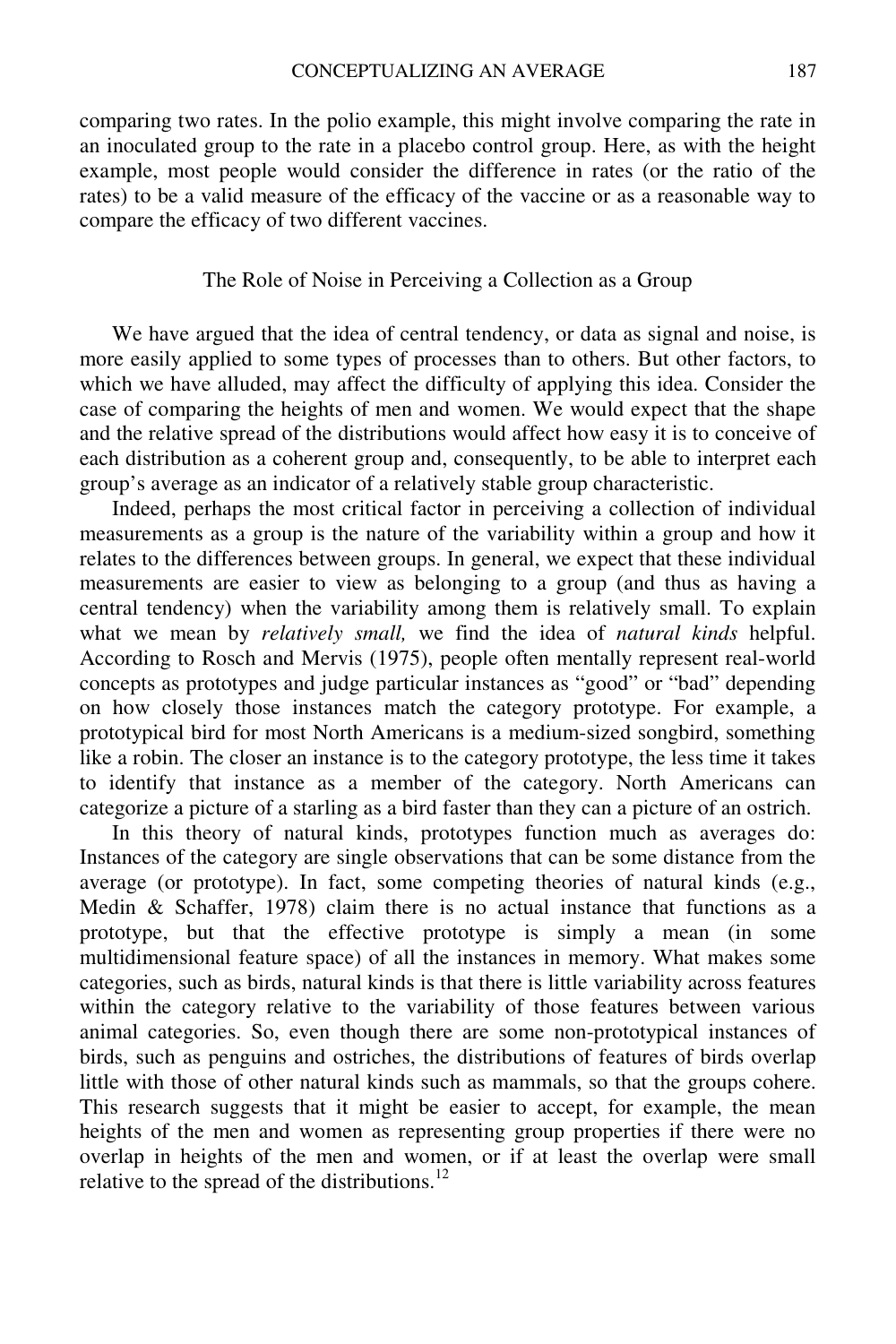#### 188 CLIFFORD KONOLD AND ALEXANDER POLLATSEK

#### Applying Central Tendency to Nonstandard Cases

In the foregoing examples, we focused on relatively ideal cases. We tacitly assumed that our histograms of people's heights, for example, were single-peaked, approximately symmetric, and, configured as two histograms, had approximately equal spread. In such cases, most experts would accept some average as a meaningful measure of central tendency. Is the idea of central tendency applicable only to these ideal cases, or is it more generalizable than that? In this section, we consider several nonstandard examples to make the case that we can and do apply the idea of central tendency to less ideal situations, in which there is some doubt about whether a single measure of center is adequate to describe the data. We argue that statistical reasoning in these situations still rests to a large extent either on the conception of an average as a central tendency or on its cousin, a single measure that describes the variability of a group of observations.

#### *Distributions with Outliers*

Consider cases where there are outliers that we decide should be removed from the data set. In the case of weighing, suppose a typical observation differs from the mean weight by something like 1 mg. If one of our observations was 5 mg away from the mean, most people might think it sensible to omit that value in calculating the mean. Two ideas seem implicit in this thinking: (a) that "true" measurement error is associated with weighing on that scale and (b) that some *different* process can sometimes generate observations with unusually high measurement error. Only with such an implicit model can we consider, let alone decide, that an extremely deviant observation must have been due to nonrandom error (e.g., misrecording the observation or having a finger on the pan). Similarly, if we had one or two height observations that were 60 cm from the mean, we might disregard them in certain analyses as resulting from a process different from the process producing the rest of the data (e.g., from a mutation or birth defect). Here again, this makes sense only if we have some implicit model of a *typical* (male or female) height from which individual observations differ by something like "random genetic and/or environmental variation." We can then regard extremely tall or short people as not fitting this model—as resulting from a somewhat different process and therefore calling for a different explanation. For these same reasons, Biehler (1994, p. 32) suggested that "symmetrical unimodal distributions are something distinctive," and deviations from them require additional modeling.

## *Distributions with Unusual Shape*

Continuing with the example of men's heights, consider the case perhaps furthest from the ideal, where the histogram of men's heights is bimodal. We would be reluctant in this case to interpret any average as a central tendency of men's heights. Why? With a bimodal histogram, we would be doubtful that the men we were looking at comprised a simple process, or "natural kind." Rather, we would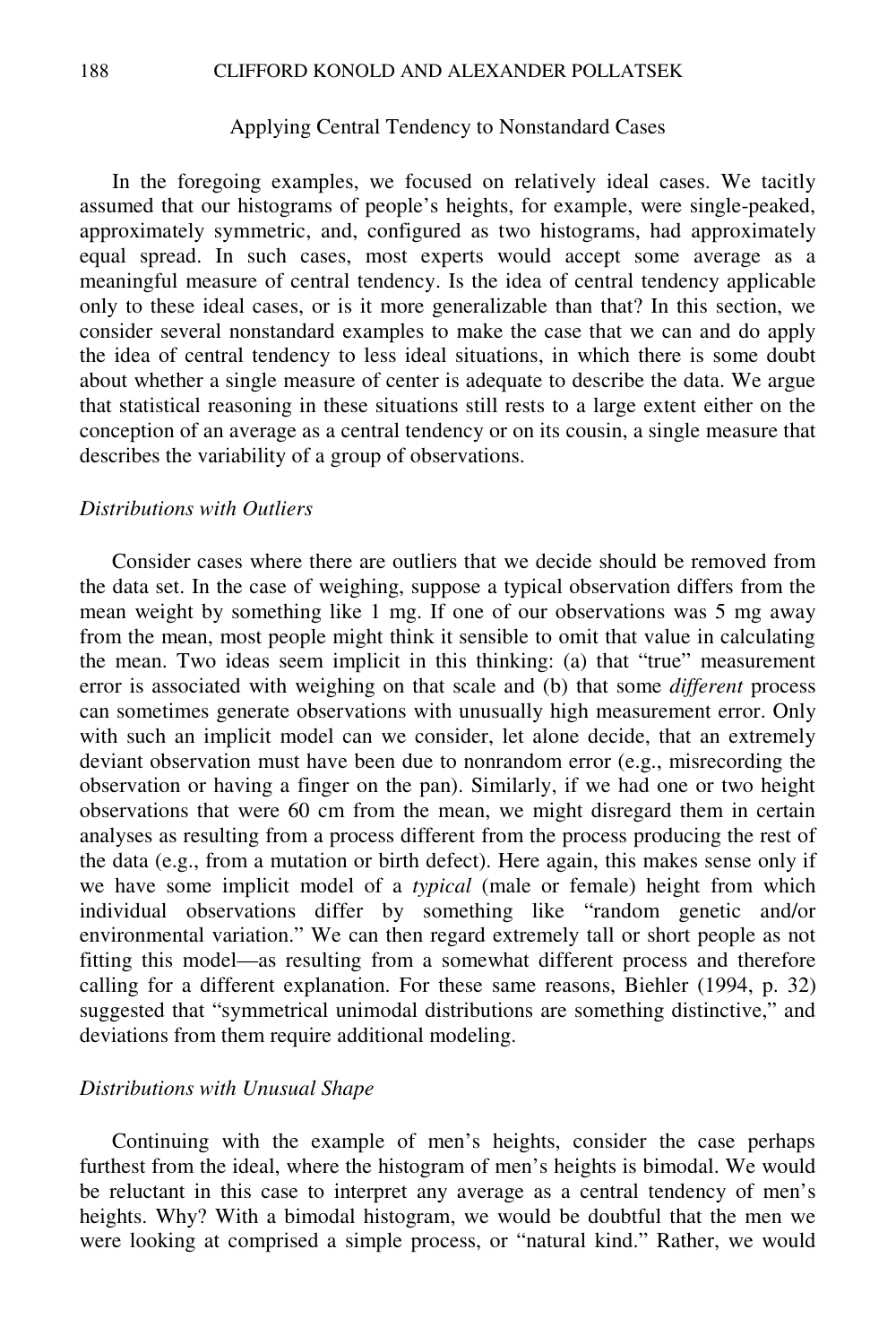suspect that our batch of men consisted of two distinct groups and that we could not make any useful statements unless we uncovered some underlying variable that distinguished the two. A similar but somewhat less severe problem would result if the histogram was unimodal but the variability in the group seemed enormous (e.g., if men's heights from an unknown country varied from 60 cm to 900 cm with a mean of 450 cm). Given the huge variability in this case, we would question whether the data came from a coherent process and whether it made sense, therefore, to use an average to represent it. Of course, people's intuitions about whether variability is enormous may differ and are likely to depend on the model they have of *typical* variability (or indeed whether they have any conceptual model for thinking about sources of variability).

## *Comparing Groups with Skewed or Differently Shaped Distributions*

When comparing two histograms, say of men's and women's heights, we run into difficulties when the histograms are of different shape. Imagine, for example, that the men's heights were positively skewed and the women's heights negatively skewed. Because there is clearly something different about the variability in each group, we would be reluctant to compare the two groups using their averages. That is, unless we could generate a model of why the groups' histograms differed in shape and, as a result, conclude that the different shapes were just two versions of random error, we would probably be wary of viewing the difference between the two averages as representing something like the "gender effect on height."

Consider the comparison of differences in income from one decade to another, where both histograms are highly skewed with long tails out to the right. If the histograms have the same variance and the same shape, we claim it is reasonable to accept the shift in central tendency as an estimate of the *actual* change in income for the group, even though we might have misgivings about using the average for either group as the best measure of *actual* income. That is, even though the variability in each group may not match our ideal view of "noise," we can at least convince ourselves that it is the same noise process in both groups. Of course, even though one histogram is a horizontal translation of the other, it does not necessarily mean that income has improved the same amount for each individual (or each type of individual), give or take random error. Indeed, a finer analysis could indicate that certain groups have become better off while other groups have not changed or have even become worse off. It is worth noting, however, that many such arguments about why looking at the differences between group averages is inappropriate or misleading rely on the perception that the groups are, in some sense, not "natural kinds" (e.g., that the processes determining incomes of poor people are different from those determining incomes of rich people). Nonetheless, these arguments are usually most compelling when we can identify natural subgroups in the larger group and can show that the changes in the averages in these subgroups differ from each other (e.g., the rich got richer and the poor got poorer, or different things happened to Blacks and Whites).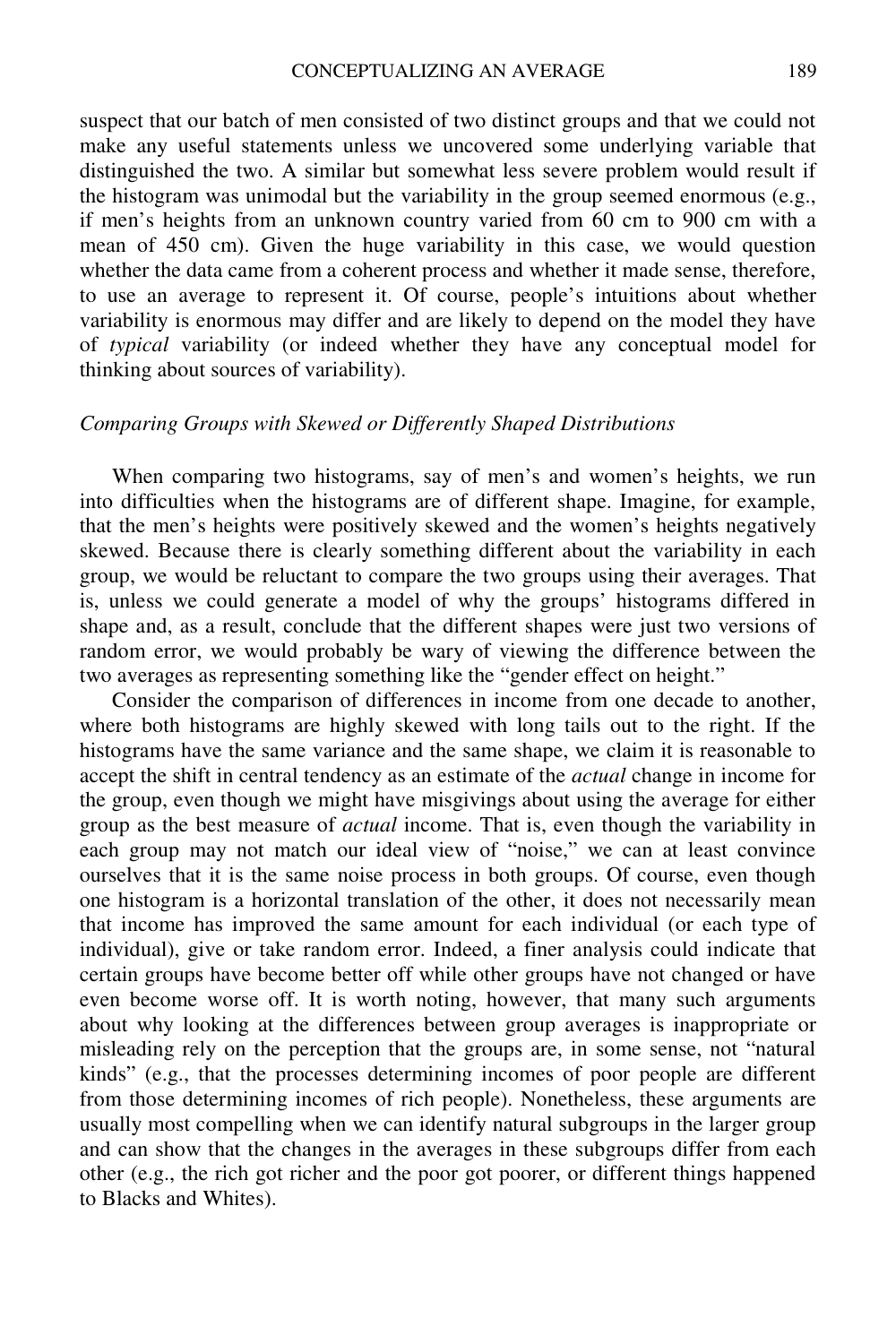Another classic difficulty involves comparing two averages when the distributions differ in spread. For example, what if Country A not only has a higher mean income than Country B but also has a higher standard deviation? This would call for more serious modeling of the variability. A special case that would make it conceptually easier to compare the averages of the two groups would be the situation in which the difference in standard deviations was commensurate with the difference in means (ideally, the ratio of standard deviations would be equal to the ratio of the means). In that case, we could view the effect as multiplicative rather than additive, since Country A's typical income would be equal to Country B's multiplied by a factor that represents the effect(s) that distinguish A from B. And it would be reasonable to assume that the same multiplicative factor also applied to the noise process.

## *Summary of Analyses of Nonstandard Cases*

As we have implied in our argument above, we do not necessarily see these nonstandard cases as problems for the type of framework that we are advocating. Indeed, we think that the idea of central tendency of a process allows us to (a) decide to eliminate an outlier or break data into suitable subsets, (b) come up with a conceptual model that explains why the groups are asymmetric or differ in spread or shape, or (c) decide that there is little we can sensibly conclude about the differences between the two sets of data.

Let us summarize by asking what we could conclude about the difference in men's and women's heights from the distributions we described earlier that were skewed in opposite directions. We assert that we could conclude nothing without some conceptual model. If we were trying to make a statement about genetic gender differences, for example, we would have to be convinced that everything else was *random* and that, for instance, we could not explain the mean height difference as resulting from gender differences in diet. In other words, there is virtually nothing about analyzing data that is model-free. Some may regard this as a radical proposal, but we claim that a mean or median has little heuristic value (and is likely to have little meaning or heuristic value for the student) unless we can conceive of the data coming from some coherent process that an average helps to elucidate.

## IMPLICATIONS FOR STATISTICS EDUCATION

The idea of noisy processes, and the signals that we can detect in them, is at the core of statistical reasoning. Yet, current curricula do not introduce students to this idea, instruments meant to assess student reasoning about data do not include items targeting it, and statistics education researchers have not given it much attention. If our argument is valid, then critical changes are called for in education research, the formulation of education objectives, curriculum materials, teacher education, and assessment. These are tightly interrelated components of educational reform. If we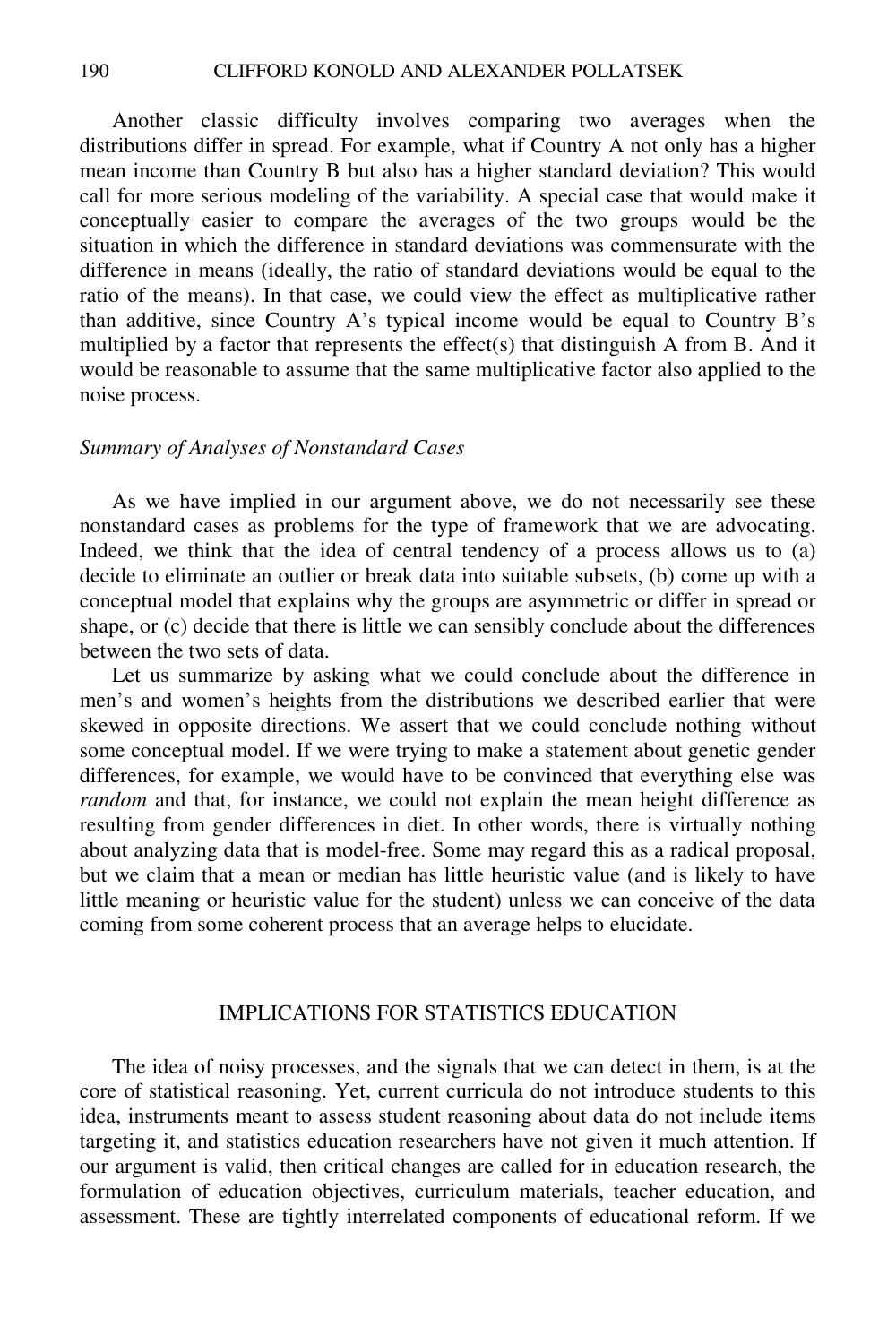fail to advance our efforts on all these fronts, we run the risk of continuing to lose the small ground gained on any one of them.

Accordingly, we describe here what we see as essential components of a signalversus-noise perspective and offer suggestions about how we might help students (and future teachers) develop these ideas. We do not aim our speculations at curriculum designers or teachers in the hope that that they will implement them. Instead, we intend them for researchers and others who are considering what big ideas should guide our standards and curriculum objectives, for those designing and running teacher institutes, and for those developing assessment frameworks and instruments.

## Using Repeated Measures

According to our analysis, processes involving repeated measures are easier than other types of statistical processes to view as part signal and part noise. This suggests that to establish the signal-versus-noise interpretation of various statistical measures, we initially involve students in investigations of repeated measures.

Current curricula make little use of repeated measures. Perhaps this is because many of the prototypical situations, such as our weighing example, can be somewhat boring and seemingly pointless unless they are introduced in meaningful ways. There are many suitable and potentially interesting contexts.<sup>13</sup> In the later grades, these include a number of high-stakes scientific and political issues. For informed public policy, we need good estimates of the thickness of the ozone layer, of dissolved oxygen in rivers, of concentrations of atmospheric  $CO<sub>2</sub>$ . Statistical control of manufacturing processes provides another context in which it is relatively clear why we need to track a process by looking at its outputs. Of course, time-series analyses are complex, and we need more research to help determine the kinds of questions regarding them that introductory students can fruitfully explore.

Lehrer, Schauble, and their colleagues have employed some interesting repeated measure contexts with younger students. For example, students in a second-grade class designed cars to race down a track (Lehrer, Schauble, Carpenter, & Penner, 2000). During trial runs, students became unhappy about a decision to base a claim about a car's speed on a single trial. Frequently, something would happen to impede a car—for example, it would run up against the track's railing. The agreed-on remedy was to race each car five times. Not surprisingly, the students could not agree later on how to get a single measure of speed from the five trials. However, their proposal of multiple trials was, by itself, suggestive of some notion of signal (a car's actual top speed on that track) and noise (its observed times resulting from unpredictable events).

This classroom episode suggests an important distinction. That is, a student might perceive data as comprising signal and noise and yet not necessarily view a statistical measure such as an average as an acceptable indicator of signal. We would expect that with processes involving repeated measures, students would tend to think of each measurement as a combination of signal and noise, particularly if sources of measurement error were easy to identify, as in measuring length with a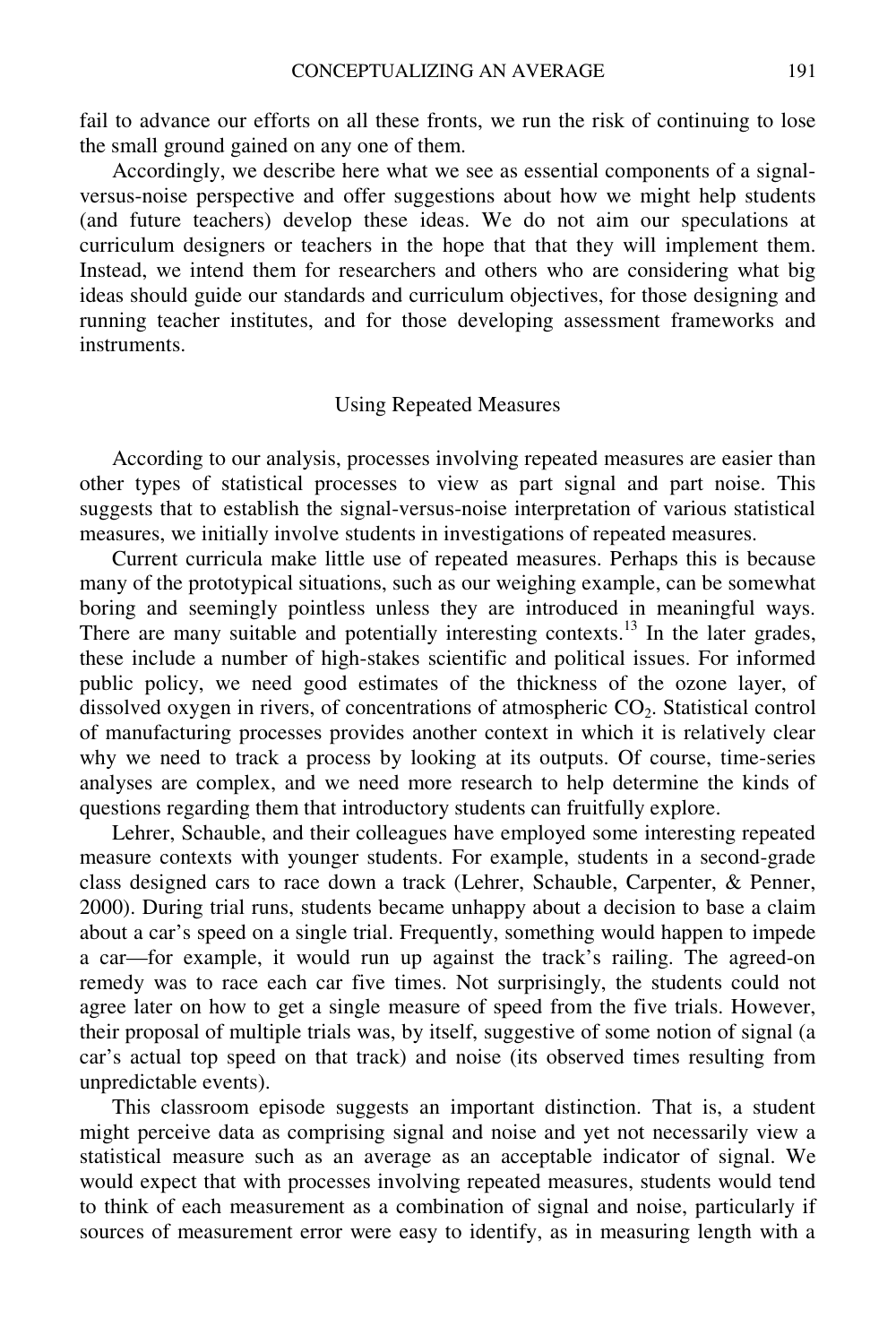ruler. But these same students might not be likely to think of an average of repeated measures as indicative of signal (any more than the early astronomers were). Thus, the instructional challenge is how to help students interpret measures such as averages as indicators of central tendency. Taking a clue from the historical development of the concept, it would seem fruitful to have students explore the relative stability of various indicators in different samples.

## Explorations of Stability

The idea of stability is closely related to the idea of signal. If the weight of an object is not changing from trial to trial, it seems reasonable to expect that a good indicator of its weight should also not vary much from sample to sample. Recall that it was observing the stability from year to year of such things as birth and death rates that led Quetelet to begin regarding these rates as indicators of prevailing and relatively stable societal conditions, and to make the analogy to means of repeated measures. Similar investigations by students could set the stage for interpreting averages as indicators of signal.

A method frequently used to demonstrate stability is to draw multiple samples from a known population and evaluate particular features, such as the mean, across these replications. However, we expect that these demonstrations are often conducted prematurely—before students have understood why one is interested in the mean. Furthermore, in real sampling situations we never do these repeated samplings, which leaves many students confused about what we can possibly learn from this hypothetical exercise. The following three alternative methods of exploring stability appear promising on the basis of their use in classrooms with students as young as 8 years old.

## *Comparing Different Measures*

In this approach, students compare the relative accuracy of different measurement methods. Lehrer, Schauble, Strom, and Pligge (2001) used this approach with third and fifth graders, who measured weights and volumes as part of a study of densities of different materials. The students explored several different ways to measure each attribute. They did this by using each method repeatedly to measure the same object. The students came to favor those methods that produced less variability in these repeated measures. Having established what measurement technique they would use, students then considered various proposals of what to use as, for example, the volume of a particular object. The problem, of course, was that even with the same measurement method, repeated measuring gave the students a range of values. They ultimately decided to discard outliers and compute the means of the remaining observations as their "best guess" of the weights and volumes of these objects.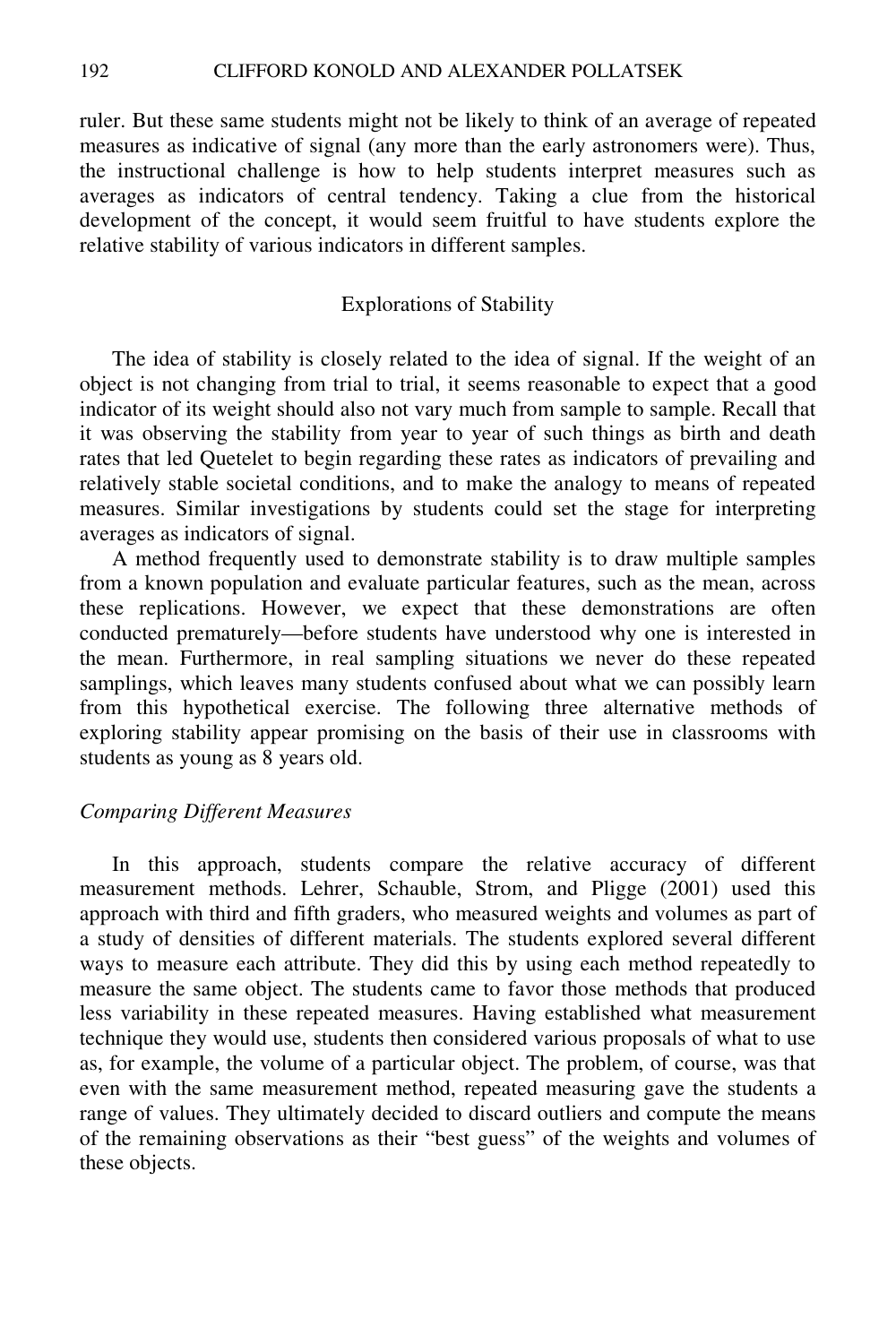## *Observing Growing Samples*

Another way of exploring stability is to have students observe a distribution as the sample gets larger. We tested this approach recently in a seventh-grade mathematics class. Students had conducted an in-class survey to explore whether boys and girls were paid similar allowances. While comparing the two distributions, one student expressed reservations about drawing conclusions, arguing that she had no idea what the distributions might look like if they collected more data. Her classmates agreed.

To help the class explore this issue, we constructed an artificial pond filled with two kinds (colors) of paper fish. According to our cover story, a farmer wanted to determine whether a new type of genetically engineered fish grew longer, as claimed, than the normal fish he had been using. Students "captured" fish from the pond, reading off fish type and length (which was written on the fish.) On an overhead display, we constructed separate stacked dot plots for each type of fish as students read off their data. After about 15 fish had been sampled, we asked students what the data showed so far. Students observed that the data for the normal fish were clustering at 21–24 cm, whereas the data for the genetically engineered fish were clustering at 25–27 cm. Then we asked them what they thought would happen as we continued to sample more fish, reminding them of their earlier reservations with the allowance data. Some said that the stacks would become higher and the range would get bigger, without mentioning what would happen to such features as the general shape or the location of the center clump. However, other students did anticipate that the center clusters would "grow up" but would nevertheless maintain their approximate locations along the horizontal axis. The latter, of course, is what they observed as they continued to add more fish to the sample distributions. After the sampling, we showed them both population distributions along with their sample data, calling their attention to the fact that the centers of their sample distributions were quite good predictors of the centers of the population distributions—that these stable features of the samples were signals.

## *Simulating Processes*

A third way to explore stability is to investigate why many noisy processes tend to produce mound-shaped distributions. Wilensky (1997) described a series of interviews that he conducted with graduate students who were exploring this question through computer simulations. We conducted a similar investigation with fifth-grade students in an after-school program on data analysis. In analyzing a data set on cats (from Rubin, Mokros, & Friel, 1996), students noticed that many frequency distributions, like tail length and body weight, were mound shaped. As part of exploring why this might be, students developed a list of factors that might cause a cat's tail to be longer or shorter. Their list included diet, being in an accident, and length of father's and mother's tails. Using this list, we constructed a spinner to determine the value of each factor for a particular cat's tail. One student might spin  $+2$  inches for diet,  $+3$  inches for mother's contribution,  $-2$  inches for an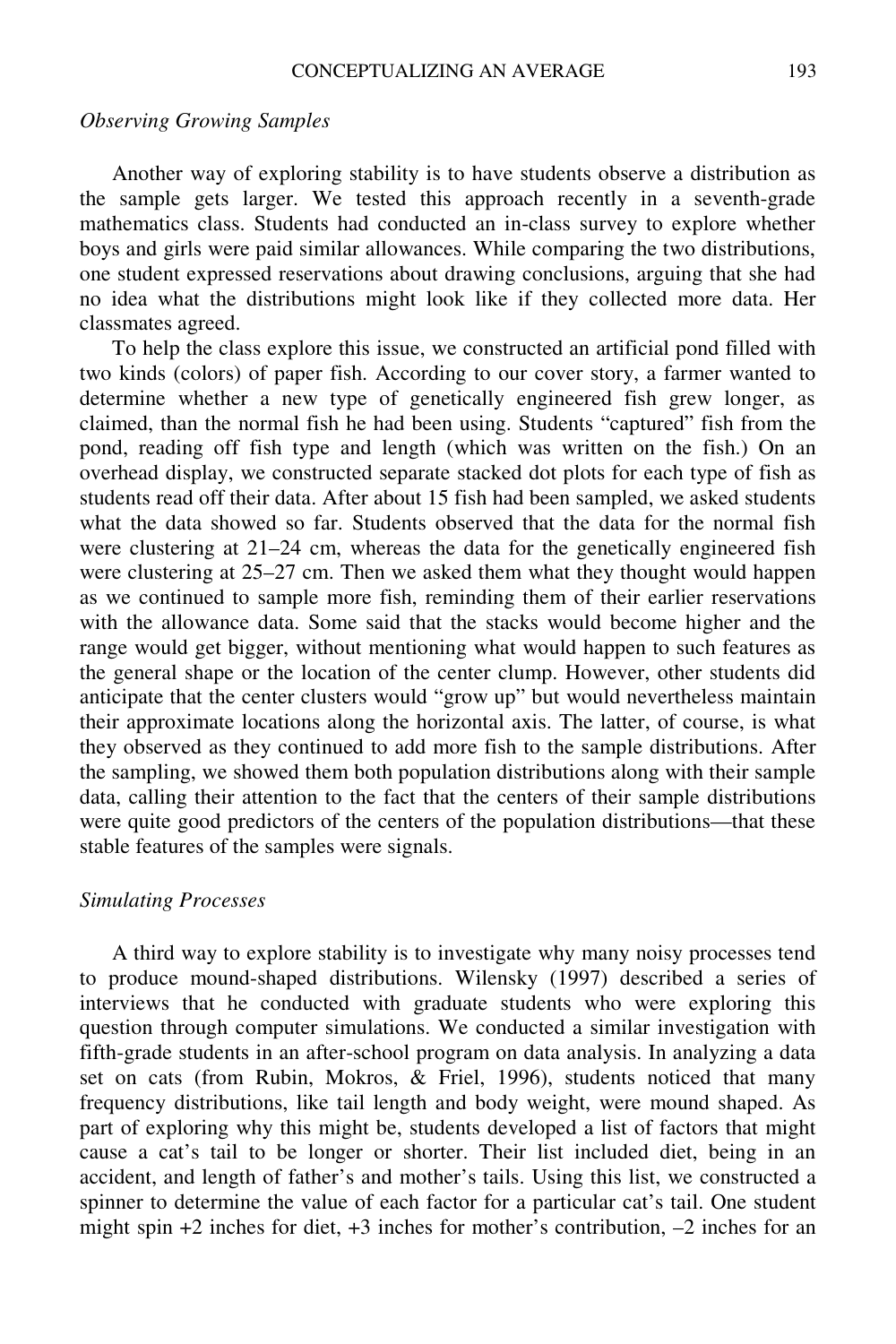accident, and so on (Of course, each student wanted his or her cat to have the longest tail.) Before they began spinning, students predicted that if they built 30 cat tails in this way, they would get about equal numbers of cats with short, medium, and long tails. After several trials they noticed they were tending to get medium tails, which they explained by pointing out that you would have to be "real lucky" to get a big number every spin, or "real unlucky" to get a small number every spin. As this was our last session with these students, we could not explore what they might have generalized from this experience; but we believe that understanding why such processes produce normal-shaped distributions is a critical part of coming to trust how process signals rise up through the noise.

## Group Comparison

We have speculated that it is often easier to regard the difference between two averages as a central tendency than it is to think of a single average that way. This suggests, perhaps somewhat counterintuitively, that rather than beginning instruction by having students explore single distributions of individual values, we instead might fruitfully start with questions involving group comparison. Some support for the benefit of having even young students grapple with comparison problems comes from accounts from teachers of data analysis in the elementary grades (Konold  $\&$  Higgins, 2003). Similarly, all the problems in the middle-school materials developed by Cobb, McClain, and Gravemeijer involve group comparison (Cobb, 1999; Cobb, McClain, & Gravemeijer, 2003). As Watson and Moritz (1999) pointed out, some of the benefits of comparison contexts are undoubtedly related to their being more interesting and allowing students to see more clearly why the question matters and why averages might be useful. But in addition, we expect that in a comparison situation, students can more easily view averages of the individual groups as summary measures of processes and can readily perceive the difference between those measures as some signal rising through the din of variability.

## Conducting Experiments

Many educators have touted the benefits of students' collecting their own data (e.g., Cobb, 1993). Among the expected advantages are increased student interest and the rich source of information that students can draw on as they later analyze and reason about the data. There may be additional benefits to having students design and run simple, controlled experiments. One benefit derives from the fact that experimental setups involve group comparison. In addition, we speculate that data from experiments are easier than observational data to view as coming from a process. As experimenters, students take an active role in the process—for example, by fertilizing one group of plants and comparing their growth to that of an unfertilized group of plants. Even quite young students can understand the importance in such cases of treating both groups of plants the same in all other respects (Lehrer, Carpenter, Schauble, & Putz, 2000; Warren, Ballenger,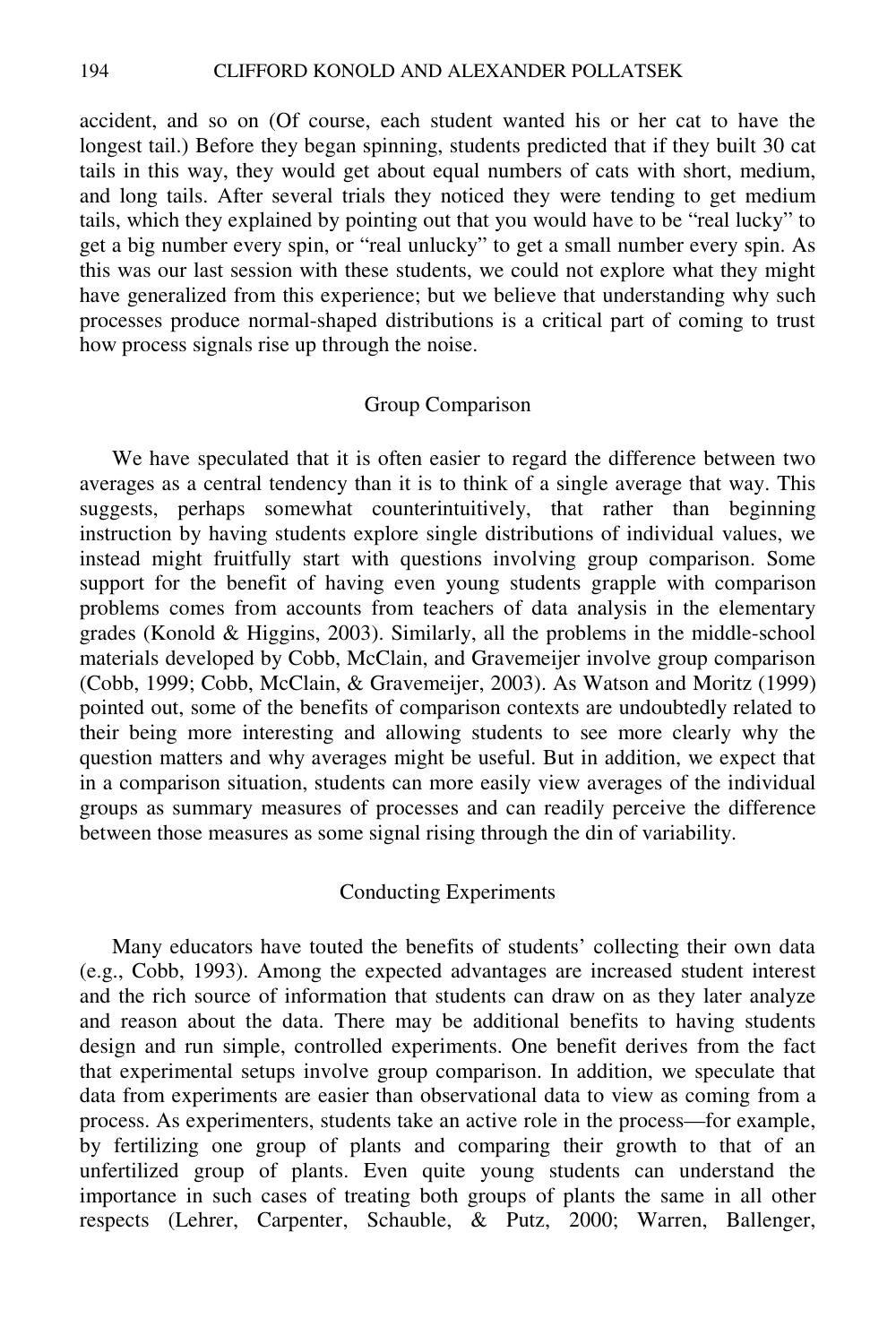Ogonowski, Rosebery, & Hudicourt-Barnes, 2001). They then observe firsthand that not every plant in the fertilized group responds the same and that the effect of the fertilizer becomes evident, if at all, only when comparing the two groups. With observational data, students must reason backwards from observed differences to possible explanations for those differences, and their tendency in explaining the data is to offer different causal accounts for each individual value. With the experimental setup, students first see the process and then the data resulting from it, a difference in perspective that may help them focus on the class of causes that apply uniformly at the group, as opposed to the individual, level.

## **CONCLUSIONS**

We fear that some readers will hear in our analysis and recommendations a call to abandon the teaching of noninferential exploratory methods of data analysis and to eschew data from other than well-defined samples. In fact, we believe that we should begin teaching informal methods of data analysis in the spirit of EDA to students at a young age. Moreover, we are not recommending that the teaching of data analysis should be grounded in, or necessarily headed toward, the technical question of drawing formal inferences from carefully constructed samples.

We agree with Tukey (1977) that we should not, as a rule, approach data with the knee-jerk desire to model them mathematically. Rather, our objective should be more general—to learn from them. For this purpose, being able to display data flexibly and in various ways can lead to interesting insights and hypotheses, some of which we may then choose to model more formally (Cleveland, 1993). It is this sensible approach to the general enterprise—not only to *how* but also to *why* we collect and explore data—that we believe is most important to convey to students in early introductions to statistics.

It is important that we keep in mind, however, that most of us who regularly use exploratory methods of data analysis have strong backgrounds in inferential methods. When we approach data exploration with fewer assumptions, we often set aside, for the moment, much of the power of the mathematical models of statistics. But to play data detective, we have a host of tools and experiences to draw on, many of which stem from our knowledge of the mathematical models of statistics. As Cleveland (1993) observes, "Tools matter (p. 1)." The tools that he was referring to were methods of displaying data. We would add that underlying the skillful use of such graphical tools is the skillful use of conceptual ones, which matter even more.

Our references to the pioneering work of Quetelet were meant to point out that the early users of means did not regard them simply as ways to describe centers of distributions, which is how some today (misleadingly) characterize them. Recent histories of the development of statistics (Hacking, 1990; Porter, 1986; Stigler, 1986) portray the early innovators of statistics as struggling from the beginning with issues of interpretation. In this regard, Quetelet's idea of the "average man" was a way to take the interpretation of a mean as a "true value" of repeated measures and bootstrap it to a new domain—measurements of individuals—for which the mean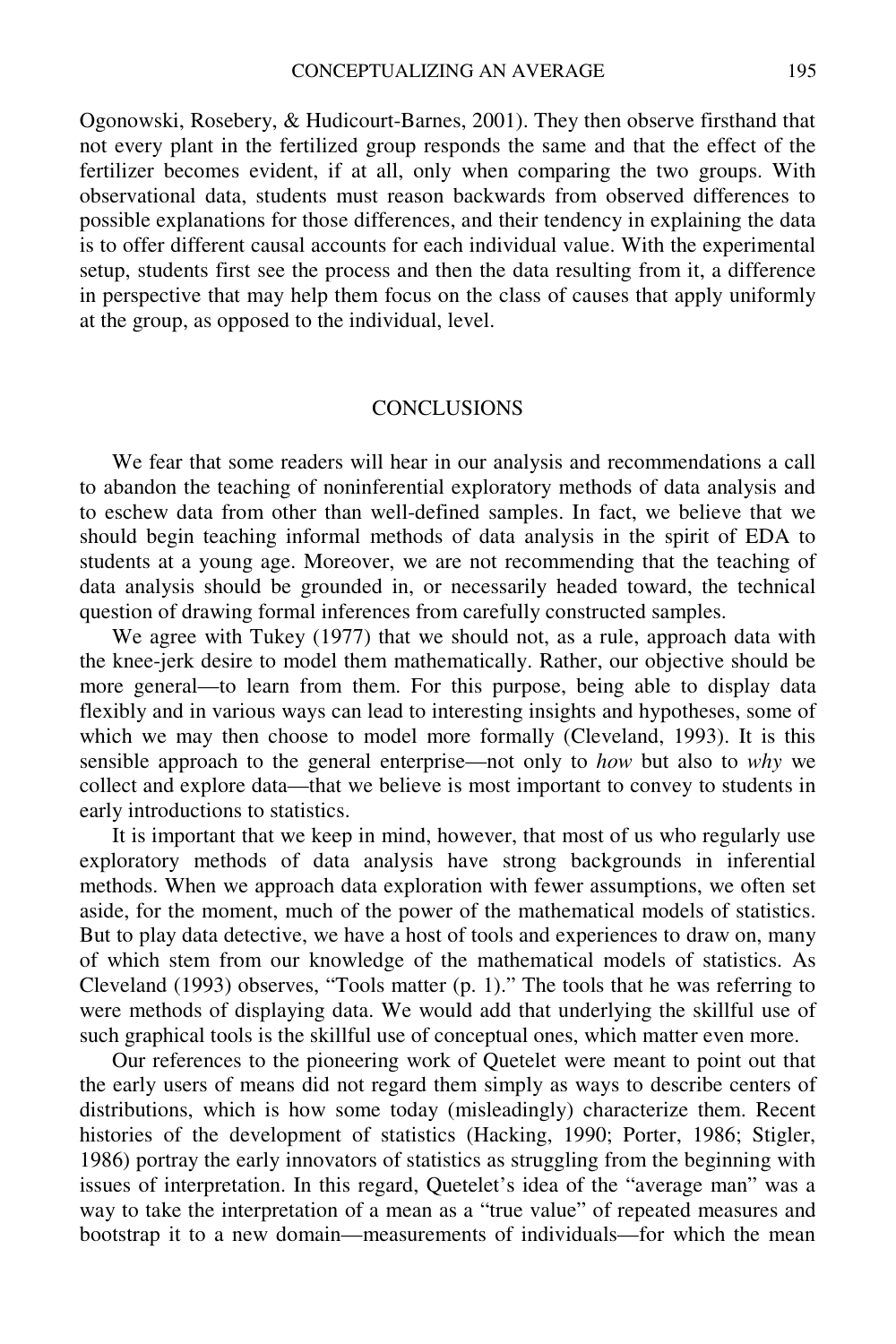did not initially make much intuitive sense. We believe that learning to reason about data requires students to grapple with the same sorts of interpretation issues; in the process, they need to develop conceptual (not necessarily mathematical) models of data that can guide their explorations. The idea of data as signal and noise, physically embodied in the workings of the Galton Board (see Biehler, 1994), is perhaps the most fundamental conceptual model for reasoning statistically. Future research should help us learn how the idea develops and how we can foster that development in our students.

## **NOTES**

- 1. As George Cobb (1993) remarked, "If one could superimpose maps of the routes taken by all elementary books, the resulting picture would look much like a time-lapse night photograph of car taillights all moving along the same busy highway" (p. 53).
- 2. David Krantz (personal communication, December 13, 2001) shared with us his response to the question, "Do we really need the mean in descriptive stats?" which had appeared on a data analysis listserv. "I'm not very clear on what is meant by 'descriptive statistics.' To be honest, I don't think there is any such thing, except as a textbook heading to refer to the things that are introduced prior to consideration of sampling distributions. Any description must have a purpose if it is to be useful—it is supposed to convey something real. The line between 'mere description' and suggesting some sort of inference is very fuzzy."
- 3. Many use the term *central tendency* as a synonym for *average* or *center.* When referring to central tendency in this article, we have in mind the particular definition specified here.
- 4. Adopting this perspective, we will generally refer to *processes* rather than to *populations,* to *signals* or *central tendencies of processes* rather than to *population parameters,* and to *estimates of signals* rather than to *sample statistics.* We use the term *process* to refer both to processes that remain relatively stable over time as well as to stochastic processes, which can change quickly over time.
- 5. However, Frick (1998) argues that the difference between processes and populations is more than terminology, claiming that the tension between theoretical descriptions of random sampling and what we actually do in practice could be resolved if we thought explicitly of sampling from processes rather than from populations.
- 6. The maximum score on the reading component was 500, and the standard deviation was 50.
- 7. See Bakker (2001) for a review of the historical origins of various types of averages and a discussion of parallels between these ideas and the development of student thinking.
- 8. There are good grounds for considering the idea of mean as balance point as an interpretation. This interpretation figures centrally in mechanics, where the mean is a measure of center of mass. But in the statistics texts that we examined, the idea of mean as balance point seemed to be used solely as a way to visualize the location of the mean in a distribution of values and not as an interpretation as we have defined it.
- 9. We have to be careful using this logic. For example, mean income would be a different, and probably better, indicator of the power of the economic system to take care of its citizens if the wealth were in fact distributed equally.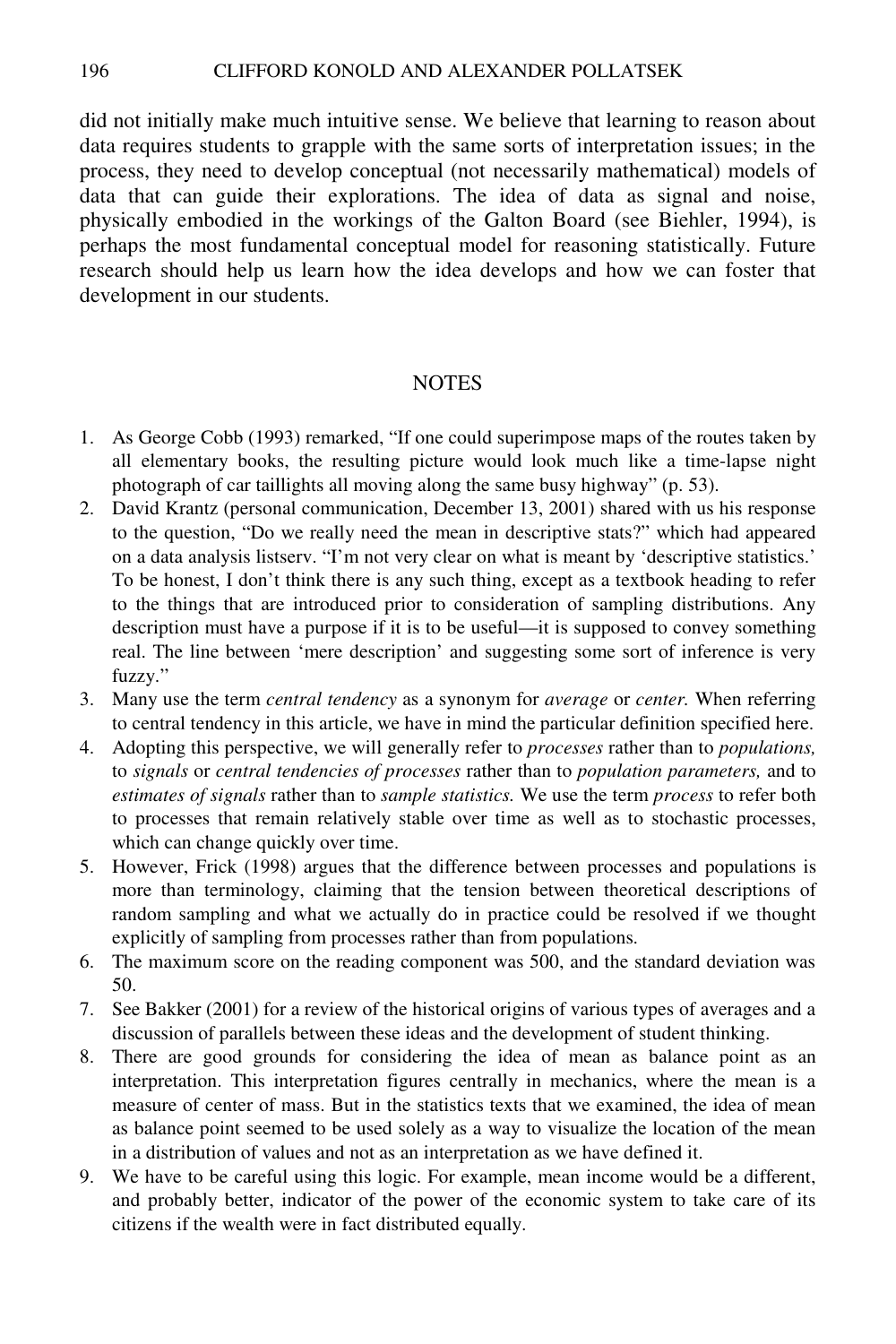- 10. Of course, both differences may reflect both *nature* and *nurture.*
- 11. It is possible that genetic differences may also (or instead) be reflected by differences in variability in the groups. Thinking about such differences, however, also requires thinking about some sort of measure (e.g., the standard deviation or the interquartile range) as a signal reflecting the typical variability in a group.
- 12. However, we should note that in the Bright and Friel (1998) study cited earlier, the two distributions were non-overlapping, yet students did not use averages to compare them.
- 13. For several good examples of activities written around such processes, see Erickson (2000).

#### **REFERENCES**

- American Association for the Advancement of Science (AAAS). (1989). *Science for all Americans*. Washington, D.C.: American Association for the Advancement of Science (AAAS).
- Bakker, A. (2001). Historical and didactical phenomenology of the average values. In P. Radelet-de Grave (Ed.), *Proceedings of the Conference on History and Epistemology in Mathematical Education* (Vol. 1, pp. 91–106). Louvain-la-Neuve and Leuven, Belgium: Catholic Universities of Louvain-la-Neuve and Leuven.
- Biehler, R. (1989). Educational perspectives on exploratory data analysis. In R. Morris (Ed.), *Studies in mathematics education* (Vol. 7, pp. 185–201). Paris: UNESCO.
- Biehler, R. (1994). Probabilistic thinking, statistical reasoning, and the search for causes—Do we need a probabilistic revolution after we have taught data analysis? In J. Garfield (Ed.), *Research papers from ICOTS 4* (pp. 20–37). Minneapolis: University of Minnesota.
- Biehler, R. (1997). Students' difficulties in practicing computer-supported data analysis: Some hypothetical generalizations from results of two exploratory studies. In J. B. Garfield & G. Burrill (Eds.), *Research on the role of technology in teaching and learning statistics: Proceedings of the 1996 IASE Round Table Conference* (pp. 169–190). Voorburg, The Netherlands: International Statistical Institute.
- Bright, G. W., & Friel, S. N. (1998). Helping students interpret data. In Lajoie, S. P. (Ed.), *Reflections on statistics: Learning, teaching, and assessment in grades K–12* (pp. 63–88). Mahwah, NJ: Erlbaum.
- Cleveland, W. S. (1993). *Visualizing data.* Summit, NJ: Hobart Press.
- Cobb, G. (1993). Reconsidering statistics education: A National Science Foundation conference [Electronic version]. *Journal of Statistics Education, 1*(1), Article 02.
- Cobb, P. (1999). Individual and collective mathematical development: The case of statistical data analysis. *Mathematical Thinking and Learning, 1*(1), 5–43.
- Cobb, P., McClain, K., & Gravemeijer, K. (2003). Learning about statistical covariation. *Cognition and Instruction, 21*, 1-78.
- Cortina, J., Saldanha, L., & Thompson, P. (1999). Multiplicative conceptions of the arithmetic mean. In F. Hitt & M. Santos (Eds.), *Proceedings of the 21st Meeting of the North American Chapter of the International Group of the Psychology of Mathematics Education* (Vol. 2, pp. 466–472), Cuernavaca, Mexico: Centro de Investigación y de Estudios Avanzados.
- Donahue, P. L., Voelkl, K. E., Campbell, J. R., & Mazzeo, J. (1999) *NAEP 1998 Reading Report Card for the Nation and the States.* Document No. NCES 1999-500. Washington, DC: National Center for Educational Statistics, U.S. Department of Education. Available at http://nces.ed.gov/pubsearch/pubsinfo.asp?pubid=1999500
- Erickson, T. (2000). *Data in depth: Exploring mathematics with Fathom.* Emeryville, CA: Key Curriculum Press.
- Feldman, A., Konold, C., & Coulter, R. (2000). *Network science, a decade later: The Internet and classroom learning.* Mahwah, NJ: Erlbaum.
- Freund, R. J., & Wilson, W. J. (1997). *Statistical methods.* Boston: Academic Press.
- Frick, R. W. (1998). Interpreting statistical testing: Process and propensity, not population and random sampling. *Behavior Research Methods, Instruments, & Computers, 30*(3)*,* 527–535.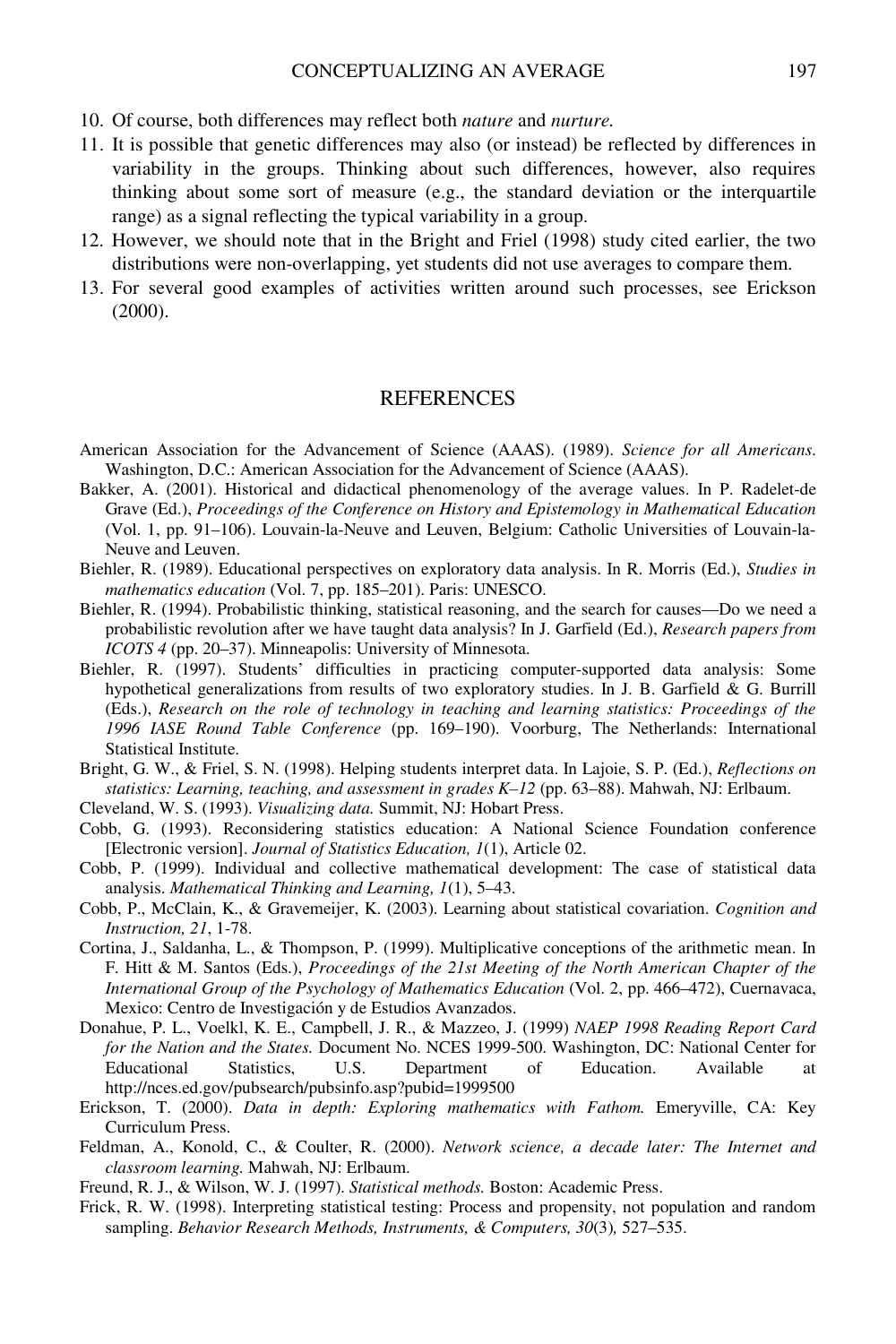- Gal, I., Rothschild, K., & Wagner, D. A. (1990). *Statistical concepts and statistical reasoning in school children: Convergence or divergence.* Paper presented at the annual meeting of the American Educational Research Association, Boston, MA.
- Gordon F. S., & Gordon S. P. (1992). *Statistics for the twenty-first century* (MAA Notes, no. 26). Washington, D.C.: Mathematical Association of America.
- Gould, S. J. (1996). *Full house.* New York: Harmony Books.
- Hacking, I. (1990). *The taming of chance.* Cambridge, UK: Cambridge University Press.
- Hancock, C., Kaput, J. J., & Goldsmith, L. T. (1992). Authentic inquiry with data: Critical barriers to classroom implementation. *Educational Psychologist, 27*(3), 337–364.
- Konold, C. (2002). Teaching concepts rather than conventions. *New England Journal of Mathematics, 34*(2), 69–81.
- Konold, C., & Garfield, J. (1992). *Statistical reasoning assessment: Intuitive thinking*. Unpublished Manuscript. Amherst: University of Massachusetts.
- Konold, C., & Higgins, T. (2003). Reasoning about data. In J. Kilpatrick, W. G. Martin, & D. E. Schifter (Eds.), *A research companion to principles and standards for school mathematics* (pp.193-215)*.* Reston, VA: National Council of Teachers of Mathematics (NCTM).
- Konold, C., Pollatsek, A., Well, A., & Gagnon, A. (1997). Students analyzing data: Research of critical barriers. In J. B. Garfield & G. Burrill (Eds.), *Research on the role of technology in teaching and learning statistics: Proceedings of the 1996 IASE Round Table Conference* (pp. 151–167). Voorburg, The Netherlands: International Statistical Institute.
- Konold, C., Robinson, A., Khalil, K., Pollatsek, A., Well, A., Wing, R., & Mayr, S. (2002). Students' use of modal clumps to summarize data. Paper presented at *the Sixth International Conference on Teaching Statistics*, Cape Town, South Africa.
- Lehrer, R., Carpenter, S., Schauble, L., & Putz, A. (2000). Designing classrooms that support inquiry. In J. Minstrell & E. V. Zee (Eds.), *Inquiring into inquiry learning and teaching in science* (pp. 80–99). Washington, DC: AAAS.
- Lehrer, R., Schauble, L., Carpenter, S., & Penner, D. (2000). The inter-related development of inscriptions and conceptual understanding. In P. Cobb, E. Yackel, & K. McClain (Eds.), *Symbolizing and communicating in mathematics classrooms: Perspectives on discourse, tools, and instructional design* (pp. 325–360). Mahwah, NJ: Erlbaum.
- Lehrer, R., Schauble, L., Strom, D., & Pligge, M. (2001). Similarity of form and substance: Modeling material kind. In D. Klahr & S. Carver (Eds.), *Cognition and instruction: 25 years of progress*. (pp. 39–74). Mahwah, NJ: Erlbaum.
- Medin, D. L., & Schaffer, M. M. (1978). Context theory of classification learning. *Psychological Review, 85,* 207–238.
- Mokros, J., & Russell, S. J. (1995). Children's concepts of average and representativeness. *Journal for Research in Mathematics Education, 26,* 20–39.
- Moore, D. S. (1990). Uncertainty. In L. A. Steen, (Ed.), *On the shoulders of giants: New approaches to numeracy* (pp. 95–137). Washington, DC: National Academy Press.
- National Council of Teachers of Mathematics (NCTM). (1989). *Curriculum and evaluation standards for school mathematics.* Reston, VA: NCTM.
- National Council of Teachers of Mathematics (NCTM). (2000). *Principles and standards for school mathematics.* Reston, VA: NCTM.
- National Research Council. (1996). *National science education standards.* Washington, DC: National Academy Press.
- Noss, R., Pozzi, S., & Hoyles, C. (1999). Touching epistemologies: Meanings of average and variation in nursing practice. *Educational Studies in Mathematics, 40,* 25–51.
- Plackett, R. L. (1970). The principle of the arithmetic mean. In E. S. Pearson and M. G. Kendall (Eds.), *Studies in the history of statistics and probability* (pp. 121–126). London: Charles Griffen.
- Pollatsek, A., Lima, S., & Well, A. (1981). Concept or computation: Students' misconceptions of the mean. *Educational Studies in Mathematics, 12,* 191–204.
- Porter, T. M. (1986). *The rise of statistical thinking, 1820-1900.* Princeton, NJ: Princeton University Press.
- Quetelet, M. A. (1842). *A treatise on man and the development of his faculties.* Edinburgh, Scotland: William and Robert Chambers.
- Rosch, E., & Mervis, C. B. (1975). Family resemblances: Studies in the internal structure of categories. *Cognitive Psychology, 8,* 382–439.